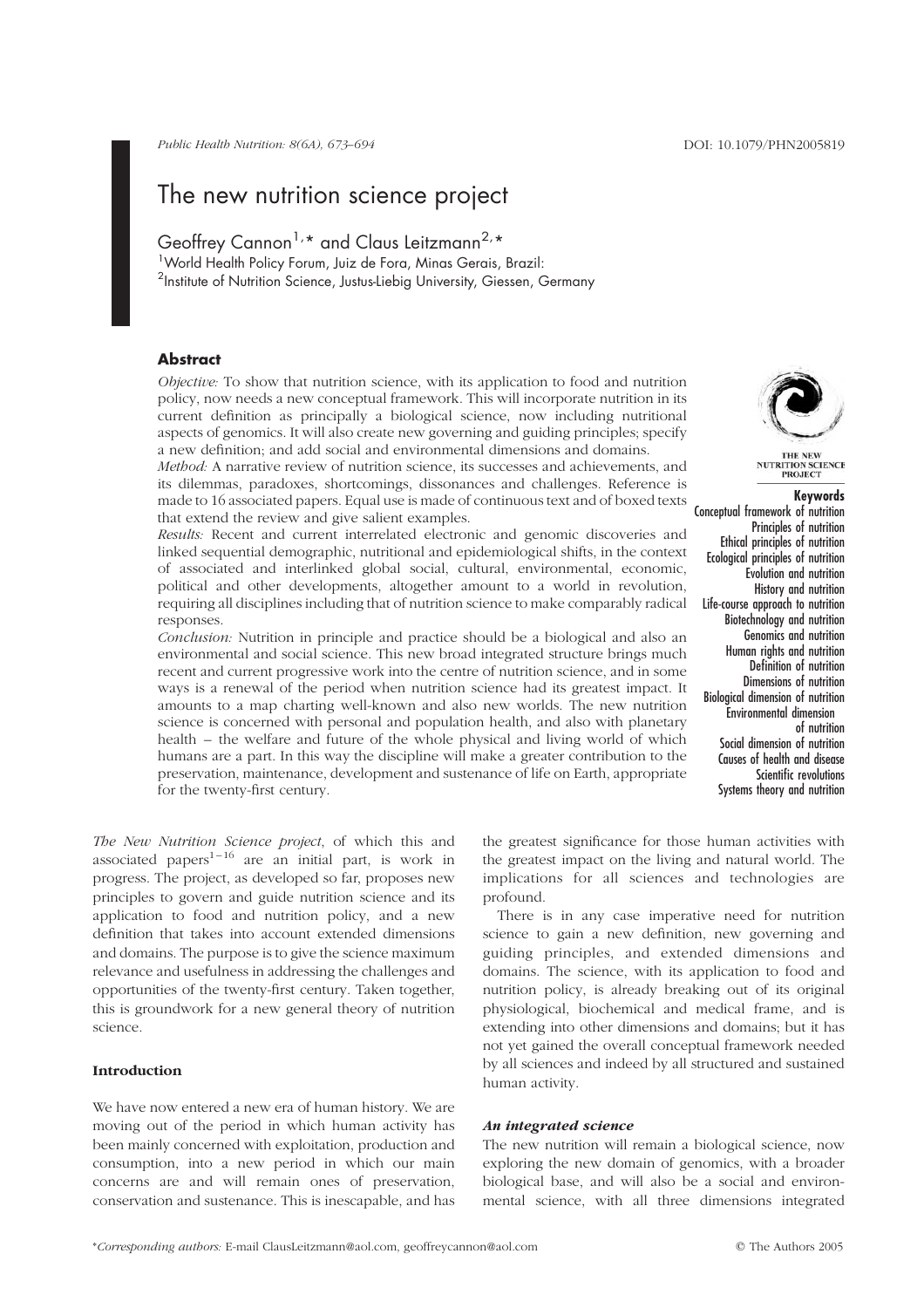The world now is transformed from that mapped by nineteenth and early twentieth century theories and principles. The discovery of new worlds begins by becoming open to new ideas. As from the last decades of the twentieth century, the linked political, financial and electronic revolutions known as 'globalisation', together with bioscientific and biotechnological discoveries, and demographic, nutritional and epidemiological trends, all together make a new world that needs new maps. Nutrition therefore now needs a new conceptual framework, as a biological and also an environmental and social science, able to analyse and assess all relevant determinants of well-being and disease, and to take effective action. The new nutrition science will follow ethical and ecological principles, respect history, tradition and culture, affirm human rights, and be committed to the creation and maintenance of policies and programmes designed to preserve and protect the human, living and physical world all together. The New Nutrition Science project is work in progress to these ends.

together. These concepts, of broadening and integration, should be inseparable: the whole is greater than the sum of its parts.

The prospect includes accelerated evolution of nutrition, enabling it to respond more effectively to recent and current aspects of this electronic age, to give it increased depth and range as a biological science linked with other sciences.

The prospect also amounts to a revolution of the science. This is because taken together, the principles, dimensions and domains proposed here, including those of evolution itself and ecology, as well as those of economics, equity and ethics, change the science from one centred on humans, to one centred on the ecosphere of which humans are a part $^4$ .

In these ways, the reformulated nutrition will regain the importance, influence and impact the science enjoyed in its first period between the mid-nineteenth and mid-twentieth century<sup>3</sup>, by addressing the most important challenges and opportunities of the twentyfirst century.

#### Need for new maps

The proposals made in The New Nutrition Science project amount to an outline of a map of both old and new territory. An analogy from recent human history is the discovery of the New World of the Americas by European explorers, with all that meant and still means for our understanding of our place in nature and in the cosmos. Just as the discovery by Europeans of the Americas half a millennium ago created the pressure that caused new maps to be drawn and a new cosmology to be accepted, the task now for nutrition science is to make a new map based on principles that fit the world now and for the future.

Discovery, exploration and settling of new worlds begin by being open to extraordinary ideas. With nutrition science, this will involve, with the adoption of ethical and ecological principles, the incorporation of disciplines conventionally seen to be outside its scope, attention to history, tradition and culture, acceptance that health is more than absence of physical disease, and commitment to policies and programmes designed to protect the whole human, living and physical world. The meaning and purpose of nutrition will be renewed as a result of this collaborative adventure.

#### Background

The theory and practice of nutrition science is certainly to do with the health of humans and animals in the service of humans. The well-being of populations in both rich and poor countries has owed much to the practice of the science in its modern form since its beginnings in the midnineteenth century (albeit in different proportions) and will continue to do so.

Fundamental public health measures including the securing of supply of adequate, varied food and safe water at population level, whether or not these have been the result of evidence from nutrition science<sup>7</sup>, have greatly reduced infant and childhood mortality, increased resistance to infection, improved good health throughout life, and greatly increased the average human lifespan $17,18$ . This vital work, a living legacy of the public health movement whose initial great achievements transformed the health of the first industrialised countries, continues at international, national and local levels throughout the world $19,20$ . For these achievements alone, nutrition science has a proud place in the history of human health, welfare and development.

# The biochemical frame

Nutrition is now conventionally seen as a biological (or 'life') science, principally working within a physiological,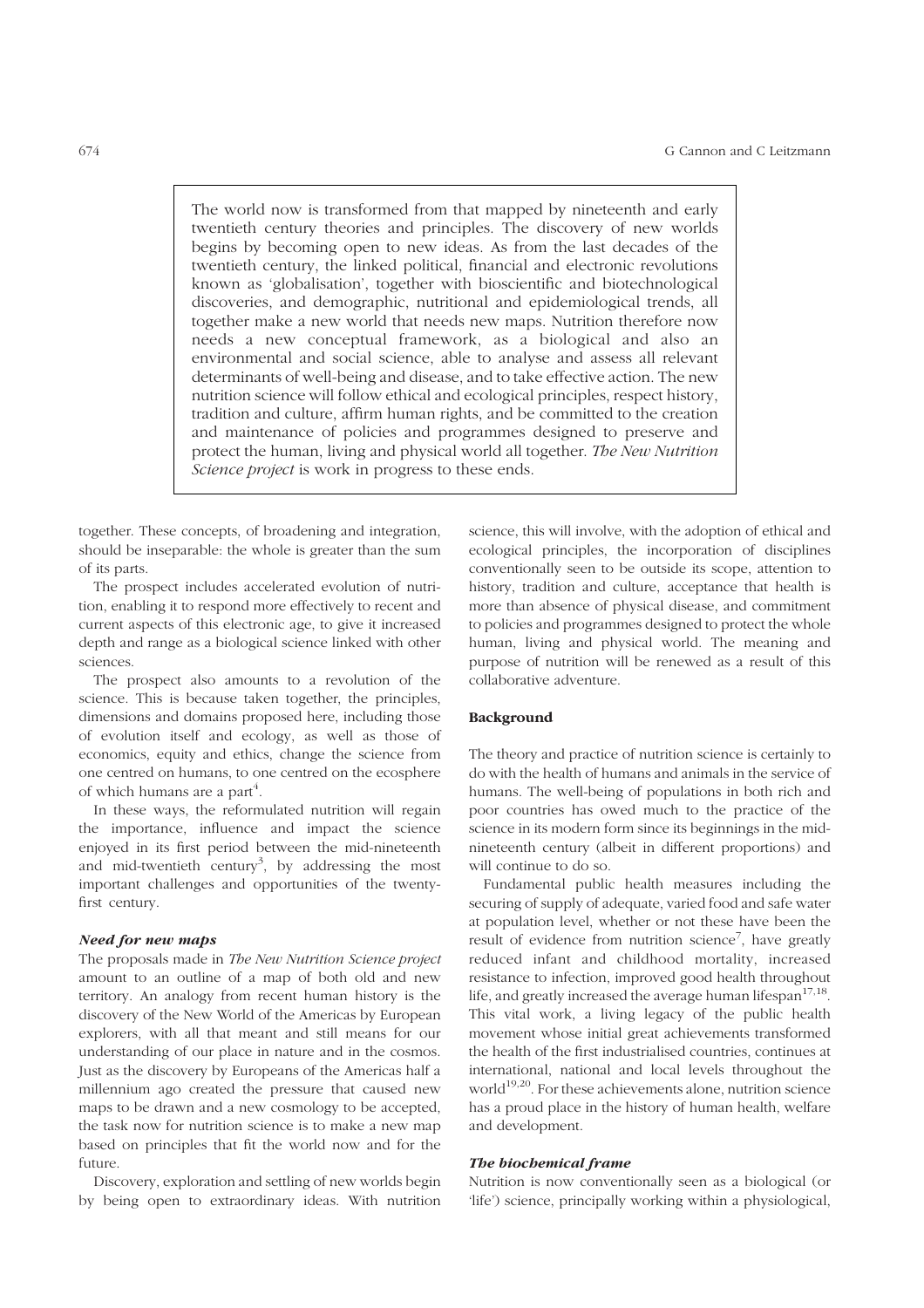biochemical, medical and now genomic frame, applied clinically or on behalf of communities and populations. This is shown in recent and current descriptions and definitions of the science<sup>2</sup>. A current textbook statement is: 'Nutrition has as its core the physiology and biochemistry of human metabolism'<sup>21</sup>. So its dominant practitioners have been and still mostly are people trained as physiologists, biochemists and physicians, who may see nutrition as a branch of their original discipline. Dietetics, the predecessor discipline, has been relegated largely to paramedical and other auxiliary practice, although some people originally trained as dietitians become nutrition scientists.

This process began with the foundation of nutrition as a biochemical science, as developed and consolidated in Germany by Justus von Liebig at the University of Giessen in the first half of the nineteenth century and then later in Munich, following the work of Antoine Lavoisier and others<sup>22</sup>. 'Family trees' showing the lineage of von Liebig as a leader and teacher descend to many distinguished and influential biochemists in Europe, the USA and the UK, including Max von Pettenkofer, August Kekulé, Carl von Voit, Max Rubner, Paul Ehrlich, Wilbur Atwater and Hans Krebs; among living nutrition scientists the physician and biochemist John Waterlow, and through him (because of his own leadership and teaching) many currently active leading nutrition scientists and food and nutrition policy $makers^{23,24}.$ 

In the USA the biochemist Elmer McCollum, a founder and populariser of what he termed 'the newer knowledge of nutrition', concluded in his history of the science<sup>25</sup>:  $\text{The}$ primary objectives set by pioneers... [were] to discover what, in terms of chemical substances, constituted an adequate diet for man and domestic animals'. Looking forward, he stated: 'The essential nutrients are the most important units with which biochemists in every segment of the science' (he includes physiology, botany, zoology, bacteriology, embryology, genetics, immunology and virology) 'deal in extending knowledge of the phenomena of life'.

In the UK the physician Robert McCance, with Elsie Widdowson and assistants, compiled for the Medical Research Council The Chemical Composition of Foods, published in 1940. In later editions the word 'chemical' was dropped, as it became accepted that 'composition' meant chemical composition. 'McCance and Widdowson' has – itself or adapted – become a prime reference for teachers and students of nutrition, and its practitioners in government, industry, civil society and journalism, throughout the world. The introduction to the first edition begins: 'A knowledge of the chemical composition of foods is the first essential in the dietary treatment of disease or in any quantitative study of human nutrition<sup>26</sup>. The statement is repeated in the most recent valedictory edition, published by the Royal Society of Chemistry in 200227.

# Discussion

The 'classical' biochemical approach to nutrition is reductionist: it reduces food to its chemical constituents. Descriptively, it examines the effects of nutrients on physiology, metabolism and pathology. Prescriptively, it uses this knowledge with the intention of improving individual or population health. It has in turn shaped the disciplines of physiology, biochemistry, medicine and also public health in their nutritional aspects, as subjects of scientific study and in their applications as food and nutrition policy and practice. It has largely determined the teaching and practice of nutrition, starting in the mid-nineteenth century and continuing upto now. It has also influenced whattheories and practices are accepted, and what are regarded as ancillary, marginal, irrelevant, spurious or fraudulent.

#### Historical and current achievements

The framing of what is now the conventional science of nutrition has an historical context. The medical and other biological sciences are part of the dominant human enterprise of the last five centuries, originated in Europe, whose achievement has been the use of science and technology to explore, dominate and control the living and physical world<sup>28</sup>. Nutrition scientists trained as physiologists, biochemists and physicians have designed and applied the technical blueprints showing governments and industry how best to feed institutional, urban and national populations. In the period between the mid-nineteenth and mid-twentieth century they gained great influence as figurative or literal 'powers behind the throne'<sup>3,29</sup>.

Since the mid-nineteenth century and to date, the practice of 'classical' nutrition science has had great impact on public health. Some of its achievements are:

- . Beginning in the mid-nineteenth century, with identification of protein as the 'master' nutrient and emphasis on animal foods, policies initiated by governments and industry as advised by nutrition scientists have increased the vigour of young people and the average size of much of humanity.
- . At the beginning of the twentieth century, nutrition scientists identified by experiment various chemical micro-constituents of food, the lack of which are among the nutritional cause of the epidemics of deficiency diseases that then ravaged most impoverished industrial populations.
- . In the first half of the twentieth century, the biochemistry of some vitamins and other nutrients became understood, and policies emphasising nourishing energy-dense foods better prepared young people as factory workers and soldiers, and influenced the outcome of both twentieth-century world wars.

In the second half of the twentieth century and in particular in its last two decades, the influence of nutrition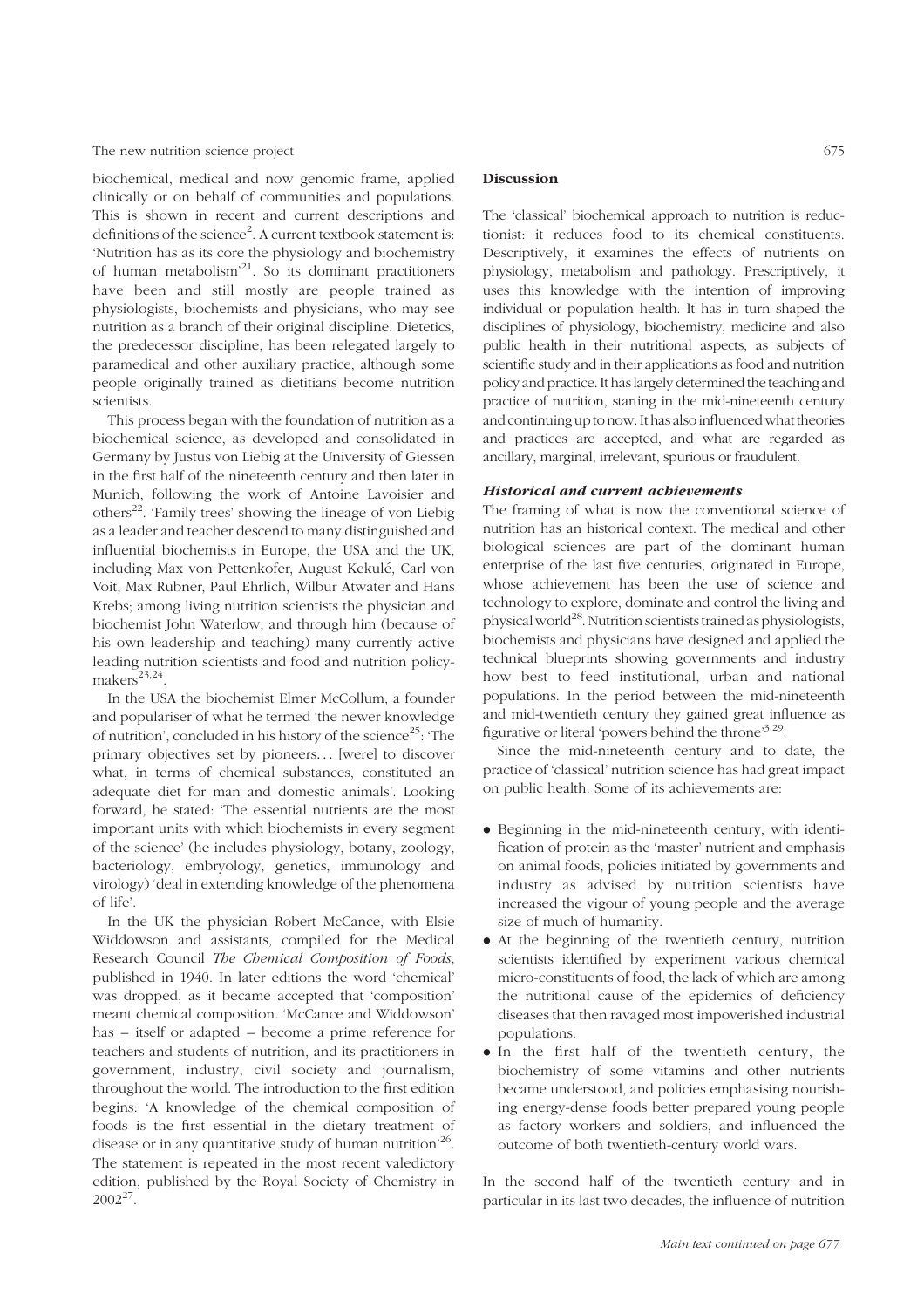The Giessen Declaration<sup>1</sup> begins by stating: 'We acknowledge the work already done by institutions, organisations and individuals in Africa, Asia, Europe and the Americas that are already addressing the issues, challenges and resolutions set out here'. The New Nutrition Science project is not alone.

# Traditional practice

In the past, much teaching on dietetics and nutrition did not draw lines between people, society and the environment. The separation of areas of study and practice is a feature of the modern period of history beginning in Europe around the seventeenth century. 'Complementary' naturopathic systems that do not isolate the individual are now common; as are traditional Chinese, Indian and other approaches that express philosophies of humans in society and nature. In Germany the philosophy of nature associated with Johann Wolfgang von Goethe, with its doctrines of co-responsibility and connaturality of humans with the living and physical world, is taught in universities and applied to nutrition<sup>2</sup>.

#### Modern practice

As from the 1970s, some of the most influential books on nutrition and food and nutrition policy have had their impact because they integrate social and environmental with biological factors.

For the lay as well as the professional reader, the radical analyses made by Susan George in How the Other Half  $Dies<sup>3</sup>$  of the political determinants of world hunger and malnutrition rely on information compiled by the Food and Agriculture Organization of the United Nations, the World Bank and other official sources. Francis Moore Lappé's revelation in *Diet for a Small Planet<sup>4</sup>, that it takes* over 20 times as much fossil fuel to produce a given amount of protein from industrially reared cattle than from cereals and legumes, comes from research carried out by David and Marcia Pimentel of Cornell University. Alan Berg in *The Nutrition Factor<sup>5</sup>*, writing for the professional reader, identifies malnutrition as a consequence and also a cause of failure of countries to develop, costs the value of breastmilk, points out that formula feeding of infants increases dependency on imports and foreign aid, and identifies construction of the Indian national railway system as the main contributor to famine relief; he then became nutrition advisor to the World Bank.

Cornell University in upstate New York, founded in the late nineteenth century to promote scientific beef and dairy production, has always been involved with food and nutrition and their social and other implications. Its training is not separated into academic subjects, but brings different disciplines to bear on problems and their solutions (Garza C, personal communication).

As in other departments of nutrition, students at the University of Vienna are able to study relevant aspects of behavioural, social, educational and environmental sciences<sup>6</sup>. The Justus-Liebig University in Giessen, Germany, has within its institute of nutrition a department of nutrition ecology, dealing with the local and global impacts of food production, processing, trade and consumption, using systems theory methods $7,8$ .

Many other examples could be given of integrated nutrition science. Mark Wahlqvist, President of the International Union of Nutritional Sciences, is a champion of econutrition, believing that an ecological approach may be 'the most critical conjunction of all the sciences for human survival, health and wellbeing'<sup>9</sup>.

The name The New Nutrition Science project was agreed in the knowledge that The Old Nutrition Science project or The Continued Nutrition Science project might be appropriate! The concepts of revival and renewal are certainly apt. What is new, as this paper outlines, is first the circumstances of the world and of nutrition science now in the twenty-first century; and second the need to bring together in common cause at this right time, the pioneers inside and outside the profession who are working in the social and environmental as well as the biological dimensions.

- 1 The Giessen Declaration. Public Health Nutrition 2005;  $8(6A): 783 - 6.$
- 2 Meyer-Abich KM. Human health in nature towards a holistic philosophy of nutrition. Public Health Nutrition 2005; 8(6A): 738-42.
- 3 George S. How The Other Half Dies. The Real Reasons for World Hunger. London: Penguin, 1986 [first published 1976].
- 4 Lappé FM. Diet for a Small Planet. New York: Ballantine, 1982 [first published 1972].
- 5 Berg A. The Nutrition Factor. Its Role in National Development. Washington, DC: The Brookings Institution, 1973.
- 6 Elmadfa I, Leitzmann C. Ernährung des Menschen [Human Nutrition], 4th ed. Stuttgart: Ulmer, 2004.
- 7 Leitzmann C. Nutrition ecology: the contribution of vegetarian diets. American Journal of Clinical Nutrition 2003; **78**(Suppl. 3): 657-9.
- 8 Hoffmann I. Transcending reductionism in nutrition research. American Journal of Clinical Nutrition 2003; 78 $(Suppl. 3): 514-6.$
- 9 Wahlqvist M, Specht R. Food variety and biodiversity: econutrition. Asia Pacific Journal of Clinical Nutrition 1998; 7(3-4): 314 – 9.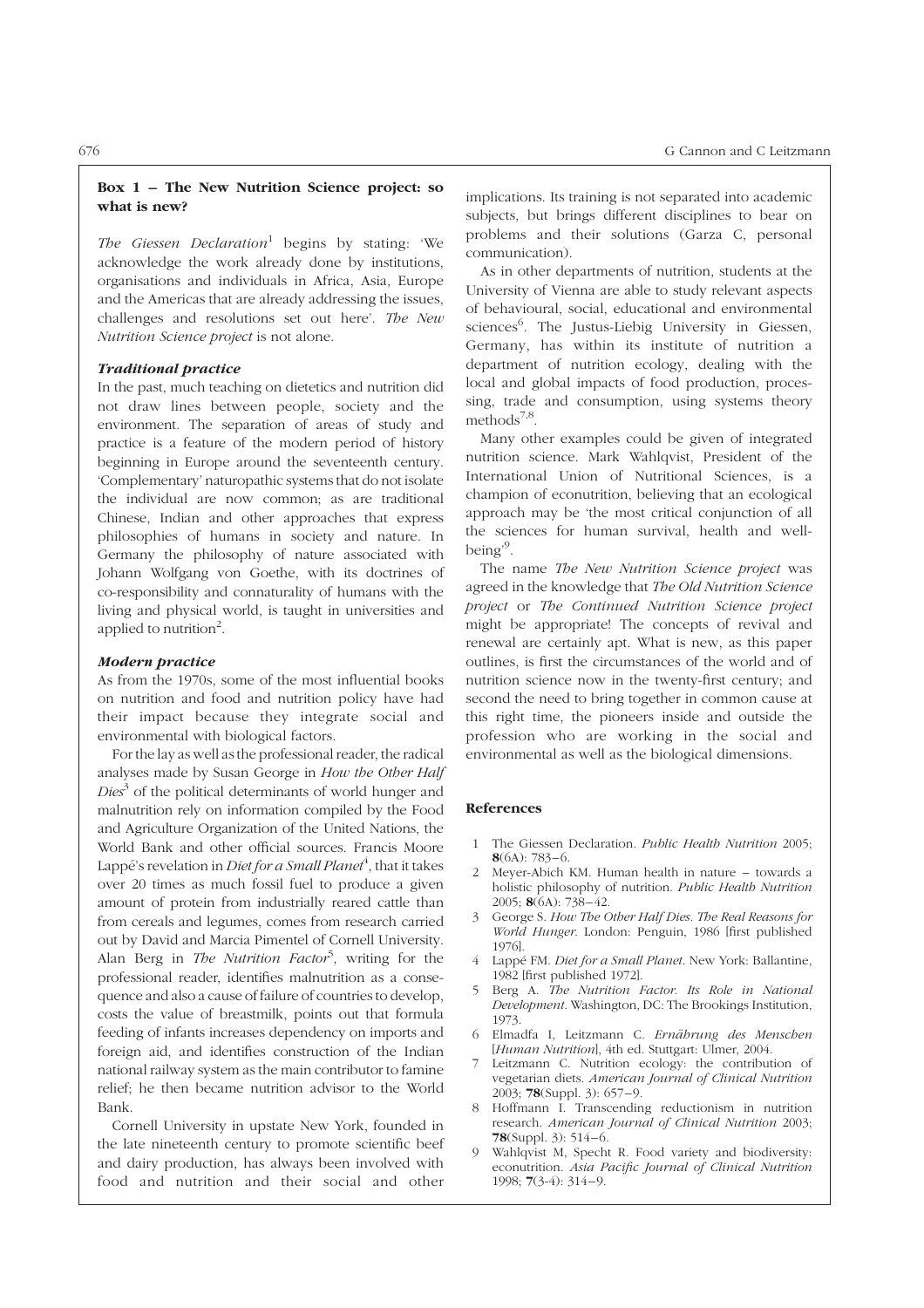scientists on international and national public policy and public affairs has waned<sup>3</sup>. But some of their achievements have been and remain remarkably important. For example:

- . Beginning in the mid-twentieth century, calculations of global undernutrition, deficiency diseases and starvation made by nutrition scientists have enabled a global enterprise whereby impoverished populations are supplied with staple foods, 'fortified' foods and nutritional supplements.
- . In the later part of the twentieth century, governments and industry responded to advice that diets high in saturated fats are a major cause of coronary heart disease. Food systems in high-income countries now supply less hard fats, and incidence of coronary heart disease has dropped dramatically.

Historical and current achievements continue to have their impact, and many<sup>13,14</sup>, though not all<sup>30</sup>, remain relevant and vital now. But what legacies are we who now are involved with nutrition liable to leave to our grandchildren and their grandchildren? We cannot assume responsibility for everything that happens in the world that is relevant to our own line of work. But how will those writing in the twenty-second century judge what we thought, said and did?

#### Mentioning the gorilla

There is a parable that speaks to us about the state of nutrition science now. The parable is about a gorilla in a room full of people. Nobody mentions the gorilla.

Why? Some people think that everybody else knows why the gorilla is there. Some believe that gorillas are found only in zoos and African jungles. Many are too shy or sophisticated to be the first to mention the gorilla. Some have nothing to say about gorillas, or else think that gorillas are not their business. Some suppose that the gorilla is a puzzle to which they do not know the answer. Some think it is a joke stuffed gorilla. Some would prefer to say nothing about the gorilla until it has been measured and weighed, when they will know what it means and what to do about it. Some are frightened that if they mention the gorilla it will kill them. Some are nervous not about the gorilla but its implications: if this is true, what else is true? Many hope that the gorilla is an illusion, or else that if they say nothing it will go away. So nobody mentions the gorilla.

As stated, the purpose of The New Nutrition Science project is to specify new principles, a new definition, and new dimensions and domains for nutrition science. Also as stated, the purpose of this is to enable nutrition science to fulfil its potential in the twenty-first century.

But there would be no purpose in such upheaval if nutrition science was now in the mainstream with its work charted, and its status respected by governments and industry and also civil society, in the general belief in its

demonstrated beneficial influence in public affairs and public life, as was so between the mid-nineteenth and the mid-twentieth century<sup>3</sup>. In this case all that would be needed would be accretion and assimilation of new specialities, the use of new information and techniques, and their use according to existing principles and practices.

Now, to mention the gorilla. Nutrition scientists now are uncomfortably aware that the science is in crisis, in the Chinese sense of a time of danger and also of opportunity. In this sense a crisis is not intrinsically bad or good, but is a state of being in which a decision must be taken, to go one way or another. In the case of nutrition science, the choice is to remain principally a biological science; or, while retaining its biological identity, to become transformed. The New Nutrition Science project advocates the second path. This is because nutrition science will be able effectively to address the relevant challenges and opportunities of the twenty-first century only as an integrated biological, social and environmental science.

# Ideas come first

It is conventional for articles in scientific journals to proceed from the particular to the general, following the inductive method first elaborated by Francis Bacon $31$ . This paper proceeds from the general to the particular, following the deductive method preferred by most modern thinkers on scientific method. As the epigraph of Karl Popper's masterwork states: 'Theories are nets: only he who casts will catch<sup>32</sup>.

All progress in science, and in all human affairs, begins with theories, or simply ideas. These can be tested, but do not materialise as a result of the mere accumulation of information $33$ . One of the ideas in this paper derives from the observation that the world in which we live now is transformed from that in which nutrition science was formulated and developed and had its great impact. Therefore, to expect 'classical' nutrition to be successful in this century would be rather like insisting that all transport needs can be met by canals and locomotives, or that Newtonian physics still has all the answers, or – perhaps a closer analogy – that Ptolemaic cosmology remains an adequate fit with observed reality after the European discovery of the Americas.

# This new world now

An even-handed overview of the state of the world now is the three-volume The Information Age, compiled and written by the Catalan polymath Manuel Castells<sup>34</sup>, in collaboration with many colleagues. He concludes: 'A new world is taking shape at this turn of the millennium. It originated in... the information technology revolution; the economic crisis of both capitalism and statism and their subsequent restructuring; and the blooming of social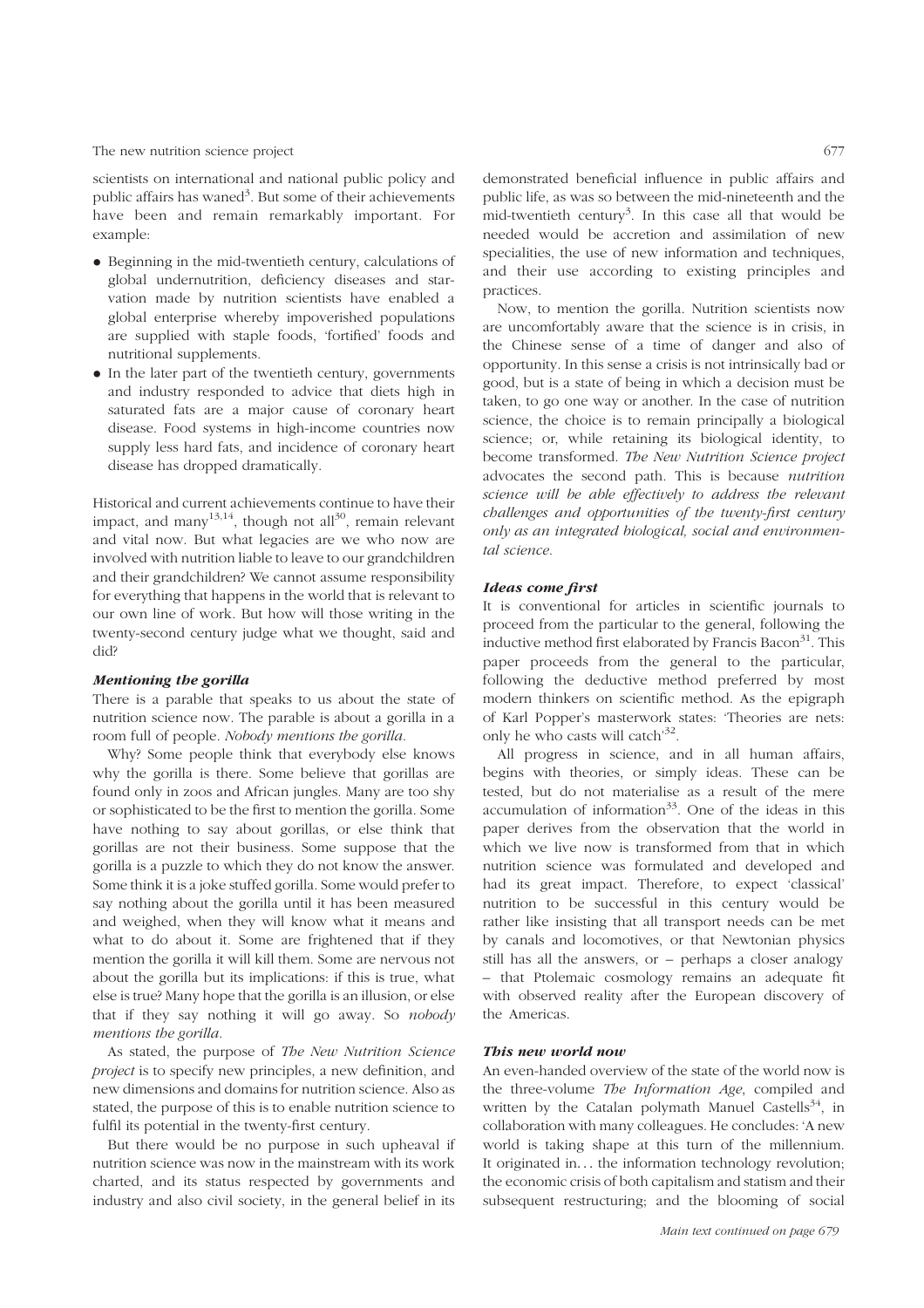# Box 2 – Personal, social and environmental health: competence and responsibility

The Giessen Declaration<sup>1</sup> states: 'The biological dimension should therefore be one of the three dimensions of nutrition science. The other two dimensions are social and environmental'. This has implications for the teaching and practice of the science.

# Individual ideology

The biological dimension of a science relates to individuals, and populations seen as aggregations of individuals. Conventional clinical nutrition is descriptive, concerned with the interactions of food and its constituents with biological systems in laboratory and clinical settings, and as applied uses this knowledge prescriptively in hospitals, health-care centres and community settings. It assumes that all individuals of agreed types will respond in the same way, so that (for example) nutritional requirements for 'standard' women aged 18–50 years can be specified.

Taking humans out of all but the biological context limits the competence and responsibility of the nutrition professional, to that between doctor and patient, or investigators and subjects. Nutrition scientists working in the current frame make suitably tailored dietary recommendations designed to inform and educate the general public. Correspondingly, the types of recommendation they will make, directed at individuals or aggregations of individuals, will specify nutritional – which is to say biological – factors believed to affect health and disease, and assume that the people to whom they are directed are able freely to follow such advice or to ignore it, just as a patient may refuse to have an operation or to take the medicine.

In cultures focused on individuals and on freedom of choice, of which the most influential is that of the USA, this approach is dominant. Recommendations aimed at people as individuals or aggregates are most likely to have effect when the targets for advice are relatively able and willing to act as they personally wish. Whether this is how most humans usually behave in any type of society is debatable.

# Social consciousness

Health professionals trained in social and environmental dimensions have a different attitude. They see the people they work with as being within a family and community, and within society and its environment. Such group consciousness was universal until the rise of religion centred on the individual conscience<sup>2</sup>, and in most traditional cultures people, including leaders and teachers, naturally think this way<sup>3</sup>.

In the social dimension it becomes evident that choice is constrained for many reasons. Impoverished communities are likely not to have the resources to change their ways of life; this is part of what being impoverished means<sup>4</sup>. But individual choice is not only constrained by lack of resources. Hindus and vegans will not follow advice to eat meat, for example. In any society, whose institutions include government, industry, communities and families, it is generally only privileged and also isolated people who take decisions by themselves.

Socially trained nutrition scientists consider the impact of their work in and on society. In giving advice and making recommendations, they have a sense of the deeper determinants of dietary patterns, and will naturally address policy-makers whose decisions shape food systems and supplies.

The environmental dimension includes physical and living resources, including the nature, state and quality of the global 'commons' – air, land, water. Here relevant policies and practices can be affected by individuals or indeed families and communities only as citizens. Professionals aware of the impact of environmental factors on nutrition and public health see it as a central part of their responsibility to advise those whose decisions shape the environment, whether United Nations and other international agency officials, transnational industry executives, or national government politicians and civil servants.

# Politics and policy

This all implies enlarged competence and responsibility. In its application to food and nutrition policy and practice, nutrition science is inevitably political, meaning bound up with issues of public policy. This does not mean that nutrition scientists should pretendto be politicians. It does mean that their expert advice to politicians and civil servants should include relevant social and environmental considerations.

By accepting its wider responsibilities, nutrition science as a whole therefore becomes part of the theory and practice of population health in a broad sense of the term, with its laboratory and clinical aspects as means to that end.

- 1 The Giessen Declaration, Public Health Nutrition 2005;  $8(6A): 783 - 6.$
- Tawney R. Religion and the Rise of Capitalism. London: Penguin, 1961 [first published in 1926].
- 3 McLuhan T. Way of the Earth. Encounters with Nature in Ancient and Contemporary Thought. New York: Simon and Schuster, 1994.
- Sen A. Development as Freedom. New York: Anchor, 1999.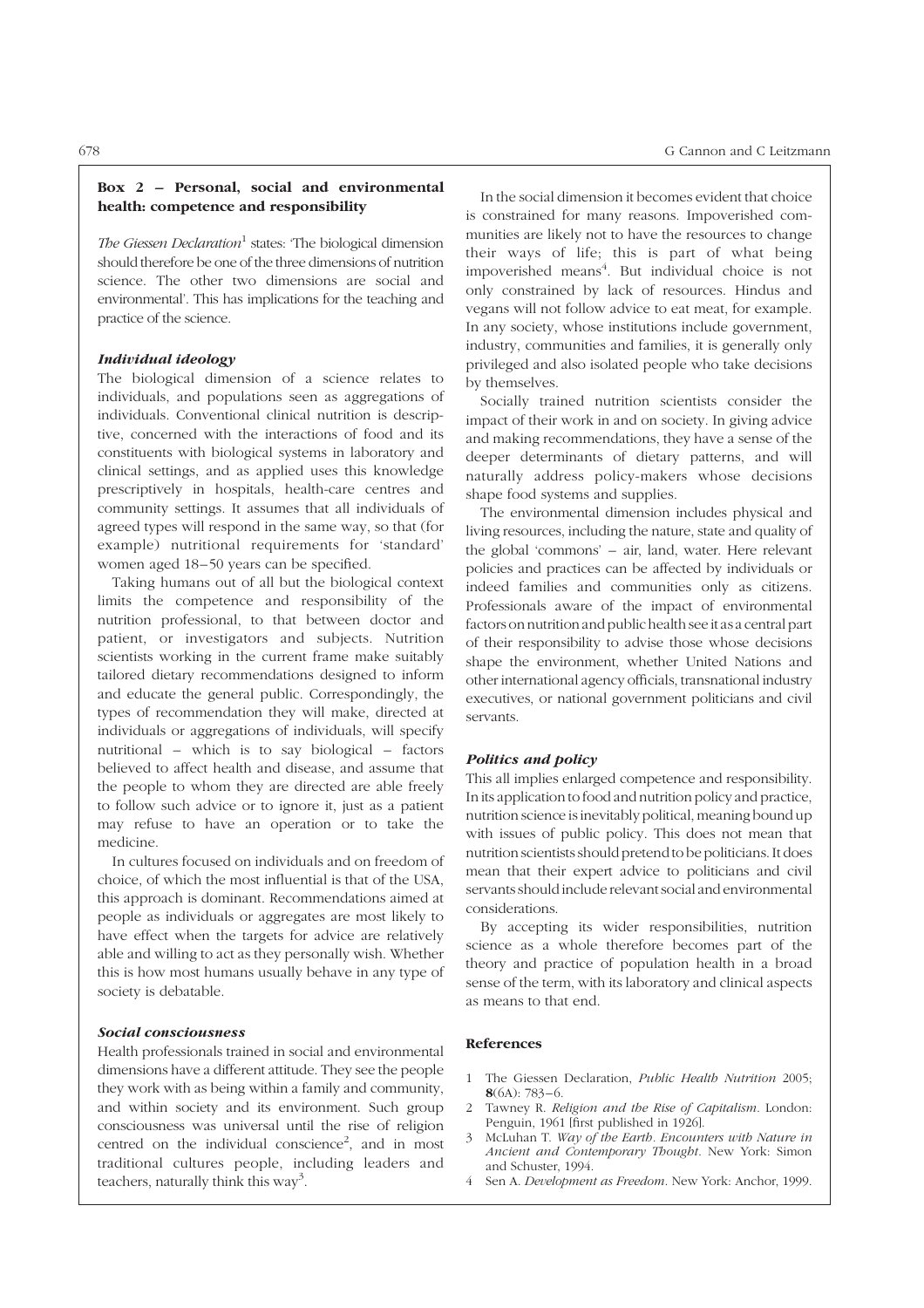cultural movements, such as libertarianism, human rights, feminism, and environmentalism'. The interactions between these developments, and the reactions to them, have created a new dominant social structure (which he terms 'the network society'); a new economy ('the information/global economy') and a new culture ('the culture of real virtuality') $35$ . He sees, as do other big-picture thinkers now focused on aspects of global affairs such as civilisation<sup>36</sup>, economics<sup>37</sup>, agriculture<sup>38</sup> and public health $39$ , that we are now living in the middle of a revolution.

Records of our times written at the beginning of the twenty-second century are indeed likely to say that our period of history was one of revolutionary developments and changes, and that the transition we are living through was comparable to that which moved the medieval to the modern period in European history. It may require some imagination to see this now. From now on the rate of change may slow down, or it may accelerate. We also cannot tell whether, as a result of these changes, the world will become a worse or better place. As professionals, we can decide whether or not to make a difference.

Nutrition scientists have their own responsibility. Much depends on attitude. The Indian plant geneticist MS Swaminathan, a man of sunny disposition, likes to quote the eighteenth-century French philosopher Jean-Marie Condorcet: 'People have a duty to those who are not yet born. That duty is not merely to give them existence but to give them happiness'. It is apt that the Marquis Condorcet was the originator of the theory of population attributed to Thomas Malthus but, as Dr Swaminathan is, he was an optimist: he saw the solution, in birth control.

#### The conditions for transformation

Why should nutrition science transform its nature? No science, and indeed no developed form of human activity, changes radically unless a series of factors are in play. The first is positive: the perception that the discipline will become transformed in effectiveness by itself taking a new shape. The second is negative and the obverse: the perception that without transformation, the ordinary practice of the discipline is becoming less and less relevant or useful. A third factor is a critical mass of energetic, effective and influential people in and out of the discipline already working outside its conventional frame, and beginning to converge and agree its new shape, which can also be called a new narrative or story<sup>40</sup>. This paper argues that these three factors apply to nutrition science. A fourth factor is the articulation, expression and communication of this new theory, which as work in progress is the intention of The New Nutrition Science project; and then its increasing use, because it is found to be more attractive, interesting, powerful, inclusive, relevant and valuable; which remains to be seen.

All transformations, personal or professional, are

typically preceded by a period of discomfort and confusion in which paradoxes and dissonances become increasingly apparent and troublesome. The accumulation of such disturbances is like tremors preceding an earthquake. These may culminate in a dramatic phenomenon: this may be experienced with the senses, like the images of famine in Ethopia that galvanised the Band Aid initiatives, or with the mind, like the results of the studies of cigarette smoking and lung cancer in physicians that irreversibly changed the public mood about smoking.

As long as the conceptual framework and the methods or tools of any science are seen to work well, or more or less well enough, it will not change. ('If it ain't broke, don't fix it'.)

The historian and philosopher of science Thomas Kuhn observes: 'Science moves fastest and penetrates most deeply through confident employment of these tools... As in manufacture so in science – retooling is an extravagance to be reserved for the occasion that demands it. The significance of crises is the indication they provide that an occasion for retooling has arrived $14$ .

One mistake Thomas Kuhn makes is to identify crises as negative. He formulated his ideas at a time and place when the science of physics, in which he was originally trained, was preoccupied by the consequences of the development of nuclear power, so this is not surprising  $4^2$ . However, a critical period of time, or indeed an exact moment (a 'tipping point') that is a catalyst for transformation, is just as likely to be positive in nature. Such an epiphany was the photograph of 'spaceship earth' taken at the time of the moon landings, that helped to inspire the first Earth Summit in Rio de Janeiro in 1992, now an emblem of the environmental movement, which at that time became transformed in scope, purpose and effectiveness.

Transformation can come from an initial position of strength and optimism, or from an initial position of weakness and pessimism. Positive energy is more effective. A Zulu concept is expressed in the word 'Indaba', meaning 'a coming together to make an agreement on an important matter'. The New Nutrition Science project is an Indaba, and proposes the resolution to the current crisis of nutrition.

#### Genomics. Transformation from strength

Change is always good for some, bad for others. In early 2001 the initial results of the sequencing of the human genome were published $43,44$ . The then Director-General of the World Health Organization (WHO) stated in response: 'It is clear that the science of genomics holds tremendous potential for improving health globally'45.

In his last book Peter Medawar reflected on how far science can and should go, and on the responsibilities of scientists. He wrote: 'Science's greatest glory is also,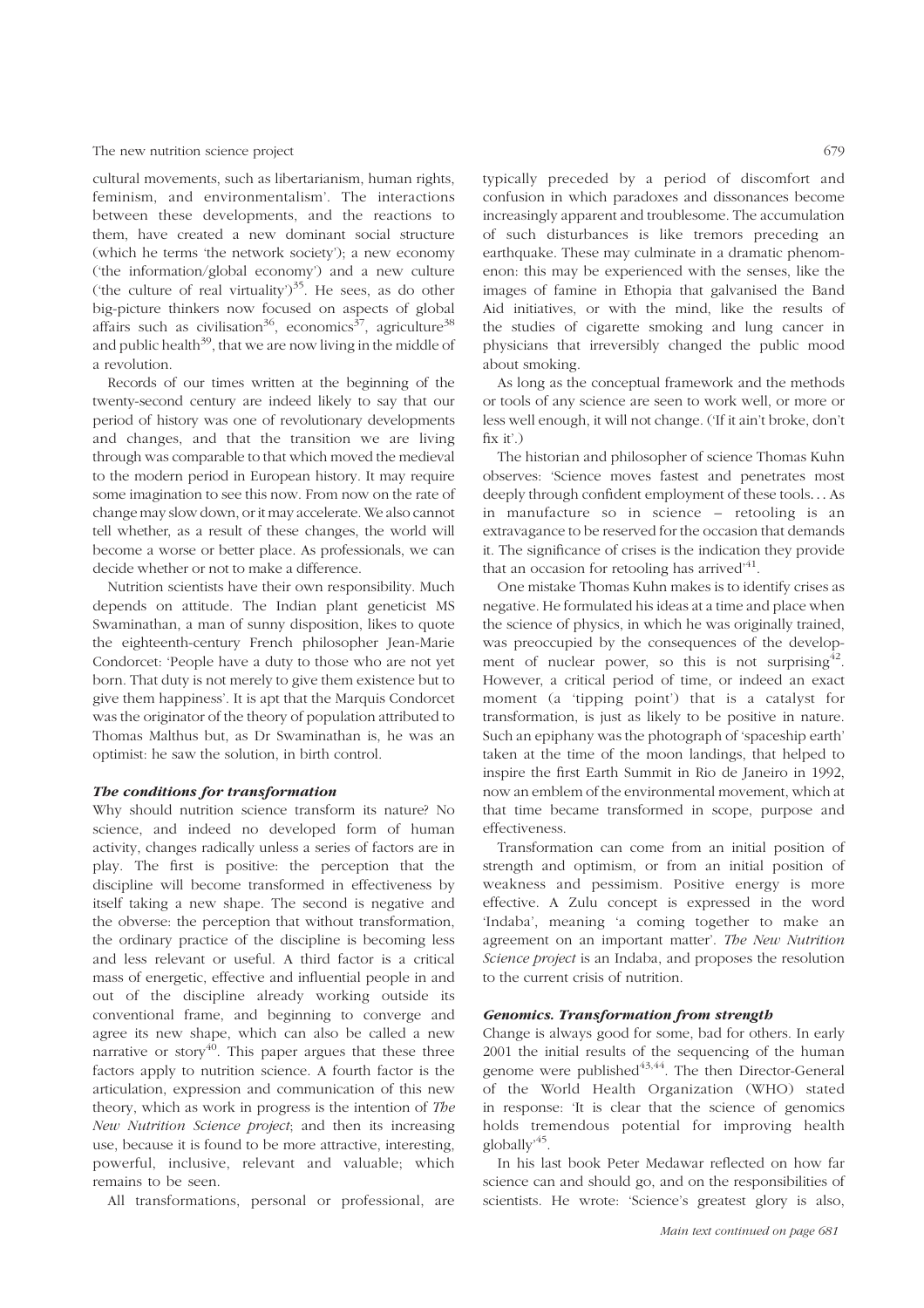#### Box 3 – This era: evolution and revolution

The Giessen Declaration<sup>1</sup> states: 'The world is now experiencing a general period of accelerating social, technological and environmental changes'. Altogether these are revolutionary.

Correspondingly, the transformation of nutrition into a biological and also a social and environmental science is an evolution of the science, and is also revolutionary. Evolution implies orderly progress towards a more complex whole. Revolution can mean progress in a forward and also circular direction, as shown by a wheel, and upwards also, as shown by a spiral; this is one of the senses meant here. In modern history it refers to rejection of, revolt against and overthrow of an established order: this is not what is meant here!

In public affairs, revolutions are sometimes bloody, sometimes peaceful. Similarly in science, revolutions may be ones in which old systems of ideas break *down*: or in which they may break *through* to a new order that adjusts the old order and incorporates it within a more developed synthesis<sup>2</sup>. It is the second sense in which the new nutrition is revolutionary, in ways parallel with the change from Ptolemaic to Copernican –Keplerian cosmology.

# Exploration of new worlds

The story of this change in cosmology, and the reasons for it, is instructive. Defining icons of medieval Europe are official maps of the known world shown as a flat surface centred on Jerusalem. But by the early fifteenth century, European leaders and explorers were well aware that there was a wider world outside official confines.

In 1409 Pope Alexander V obtained a Latin translation of Ptolemy's long-overlooked and ignored Geographia, showing the world as round, and setting out the principles of latitude and also longitude. Ptolemaic cosmology was a revolutionary breakthrough. In 1428 Prince Henry 'the Navigator' in Portugal obtained a world map probably of Arab or Chinese origin, showing the capes of Patagonia and of South Africa, and large islands to the west of Europe and Africa, probably including Puerto Rico. Christopher Columbus, Bartolomeu Diaz, Vasco de Gama, Amerigo Vespucci, Fernando Magellan and other captains probably sailed with such maps, and knew roughly where they were going<sup>3,4</sup>.

European discovery and exploration of the New World of the Americas created a new need. The longer the voyages into new waters, the more the Ptolemaic cosmology did not fit with observations. It generated too many paradoxes and anomalies.

The need to make sense of the existence and implications of the Americas created the context for the new general theory of Nicolaus Copernicus set out in his On the Revolutions of the Heavenly Spheres, which, as modified by Johannes Kepler, became accepted as true because it has turned out to be a better frame for a wider world<sup>5</sup>.

The move from Ptolemaic to Copernican–Keplerian cosmology was evolutionary, proceeding by gradual development, reshaping accepted knowledge much of which remained useful. What made it revolutionary in the most disturbing sense, and led to the confrontation between Cardinal Roberto Bellarmine and Galileo Galilei<sup>6</sup>, was that the new cosmology changed thinking about the place of humans in the scheme of things. Before, humans made in the image of God were at the centre of the universe. After, planet Earth was one of others in a heliocentric universe within one galaxy.

The new nutrition science is revolutionary for the same reason. As a biological science, nutrition is centred on humans. As a social and environmental as well as biological science, nutrition is centred on the ecosphere and biosphere of which we humans are one part. Human nutrition as a biological science is not rejected or overthrown, but rather made more relevant and effective and incorporated into a larger whole.

That said, the new nutrition science is not centred on Homo sapiens, any more than the universe has planet Earth as its centre. Writing at a time before feminism, a philosopher has said: 'Since Copernicus, it has been evident that Man does not have the cosmic importance that he formerly arrogated to himself. No man who has failed to assimilate this fact has a right to call his philosophy scientific'7.

- 1 The Giessen Declaration. Public Health Nutrition 2005;  $8(6A): 783 - 6.$
- 2 Capra F. Life and leadership in organizations [Chapter 4]. In: The Hidden Connections. Integrating the Biological, Cognitive and Social Dimensions of Life into a Science of Sustainability. New York: Doubleday, 2002.
- 3 Menzies G. Rounding the Cape [Chapter 4]. In: 1421. The Year China Discovered the World. London: Transworld, 2002.
- 4 Kurlansky M. The race to Codlandia [Chapter 1]. In: Cod. A Biography of the Fish that Changed the World. London: Vintage, 1999.
- 5 Gingerich O. The Book Nobody Read: in Pursuit of the Revolutions of Nicolaus Copernicus. London: Heinemann, 2004.
- 6 Bronowski J. The starry messenger [Chapter 6]. In: The Ascent of Man. London: BBC, 1973.
- 7 Russell B. Karl Marx [Chapter XXVII]. In: History of Western Philosophy. London: George Allen and Unwin, 1946.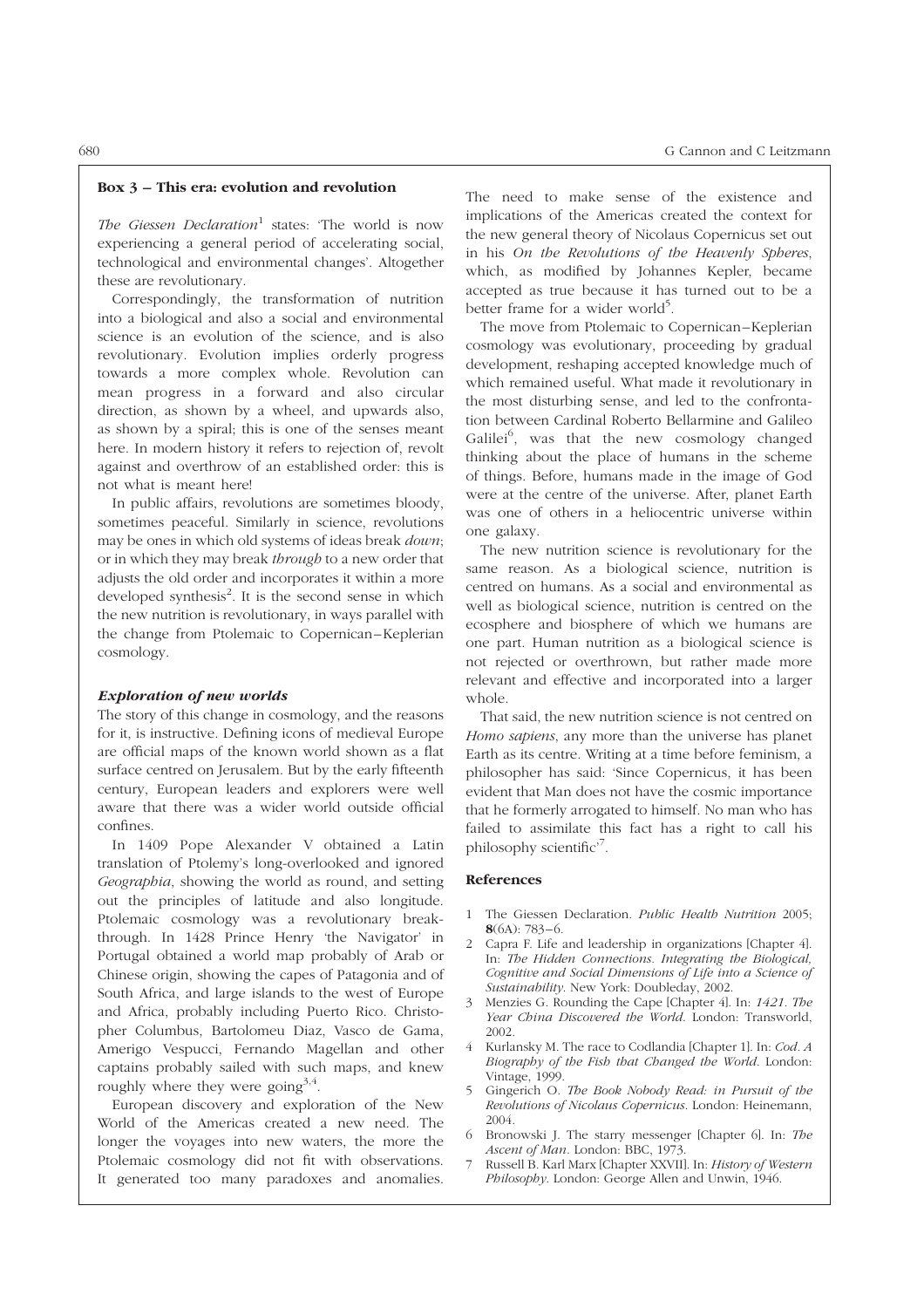unhappily, its greatest threat... In the world of science anything that is possible in principle can be done if the intention to do it is sufficiently resolute and long sustained. This places on scientists a moral obligation which, considered as a profession, they are only just beginning to grapple with<sup> $46$ </sup>. What nuclear energy has been for physics and antimicrobial drugs have been for pharmacology, genomics is for biology.

# Big biotechnological Science

Genomics, the theory and practice of recombinant DNA biotechnology, is now used in agriculture, food, nutrition and health on a massive scale. By 2001 more than 50 million hectares, two-thirds of the USA, had been planted with crops with recombined genes, including almost half the world's soya beans which, since they are mostly grown to feed to cattle, are substrate for meat production. Sales of genetically modified seeds have been forecast at over \$US 5.5 billion for  $2005^{47}$ , and of crops \$US 25 billion by 201048.

# Nutrigenomics. Determine your lifespan?

Nutrigenomics is the application of genomics to create genetically modified 'nutraceuticals' or 'functional foods' whose nutritional profiles are changed so that their manufacturers can make health claims of protection against specific diseases. In rich countries these are resisted by civil society organisations and regarded cautiously by regulatory authorities for safety and other reasons. On a global basis 'golden rice', genetically modified to contain more carotenoids, is one example of biotechnology projected in the service of the poor: a cover story of Time magazine in 2000 featured 'golden rice' with the headline: 'This rice could save a million kids a year'<sup>48</sup>.

A view expressed in a paper associated with this paper is: 'We are now at the threshold of a new era in which humans may in fact design their food supply to modify their life course and possibly their own evolution. The choices we make in the coming years may have profound influences in the future of humankind'14. This refers to nutrigenomics at an individual and family level. Tests of blood pressure and blood cholesterol are now widely available. A nutrigenomic test available from a private practitioner can, it is said, map individual optimum nutrient requirements, so that consumers can then shop for the exact foods genetically modified to meet their needs. On a rough-and-ready basis this is already the practice of private nutritional consultants who prescribe nutritional supplements and 'functional' foods such as 'probiotic' yoghurts, as well as offering naturopathic advice.

# Proteomics. Cure for cancer?

Proteomics is one or two steps beyond. Interviewed at the end of 1998<sup>49</sup>, Richard Klausner, then director of the US National Cancer Institute (NCI), envisioned proteomics,

the application of genomics to protein, as the solution to cancer. 'Nothing is too Star Trekkie', he said. He explained that NCI scientists were planning cancer detectors to be injected into people that would seek out and destroy cancers and pre-cancers, somewhat like computer virus detectors. 'We're working on it with NASA', he explained. 'It's really exciting. If we can think of stellar probes where the signal-to-noise ratio is much, much greater, we're going to be able to find a cancer cell in the human body'.

It would be unwise to scoff. Television was science fiction in 1925, as were personal computers in 1950 and mobile telephones in 1975. True, proteomic therapy is not likely to be offered by any taxpayer-funded health service; and there seems little chance that it would be marketed at a price affordable by the poor as well as the rich. But almost anything is possible. Who would have guessed 50 or even 25 years ago that fisherfolk in Tamil Nadu would, in the first years of the twenty-first century, be downloading images from space satellites that track fish shoals?

# Biology is not enough (1)

Jared Diamond observes: '[A]dvances in technology just increase our ability to do things, which may either be for the better or for the worse'36. Like nuclear physics, and for rather similar reasons, genomic biology troubles many reasonable people. Some of its uses now seem to be out of control. Released into the environment, a 'rogue' gene sequence conceivably might transmit devastating disease in plants, animals or humans. The general effect of application of genomics so far may well be to increase social inequalities, and perhaps also to distract attention from fundamental causes of health and disease. Farmers without money or credit to buy seeds are forced off their land. The patenting of genetically modified life forms is seen by some to be a new form of imperialist plunder. The dismissal by scientific establishment bodies of concerns about genomics is troublesome. There is reason to doubt announcements that genomics are a meaningful response to world poverty. And so on: 'The promise of genetically modified (GM) food species, while potentially great, remains clouded by unresolved uncertainties about the genetic, nutritional and ecological consequences<sup>,4</sup>.

Everything that is known, all the speculations, and all the concerns, are all reasons why genomics in all its aspects should not remain within the frame of biological science. Its dangers are magnified as long as its social and environmental dimensions are not seen as at least equally significant, and all the more so when scientists who work with genomics are impatient with or indifferent to the full implications of their work. There is good reason to fear narrow vision. If judgement of the benefits of genomic technologies is limited to assessment of their biological efficacy, without paying equal attention to their ethical, ecological, economic and other implications, the possibility of catastrophe is real. There are many parallel examples, two being the introduction of the rabbit to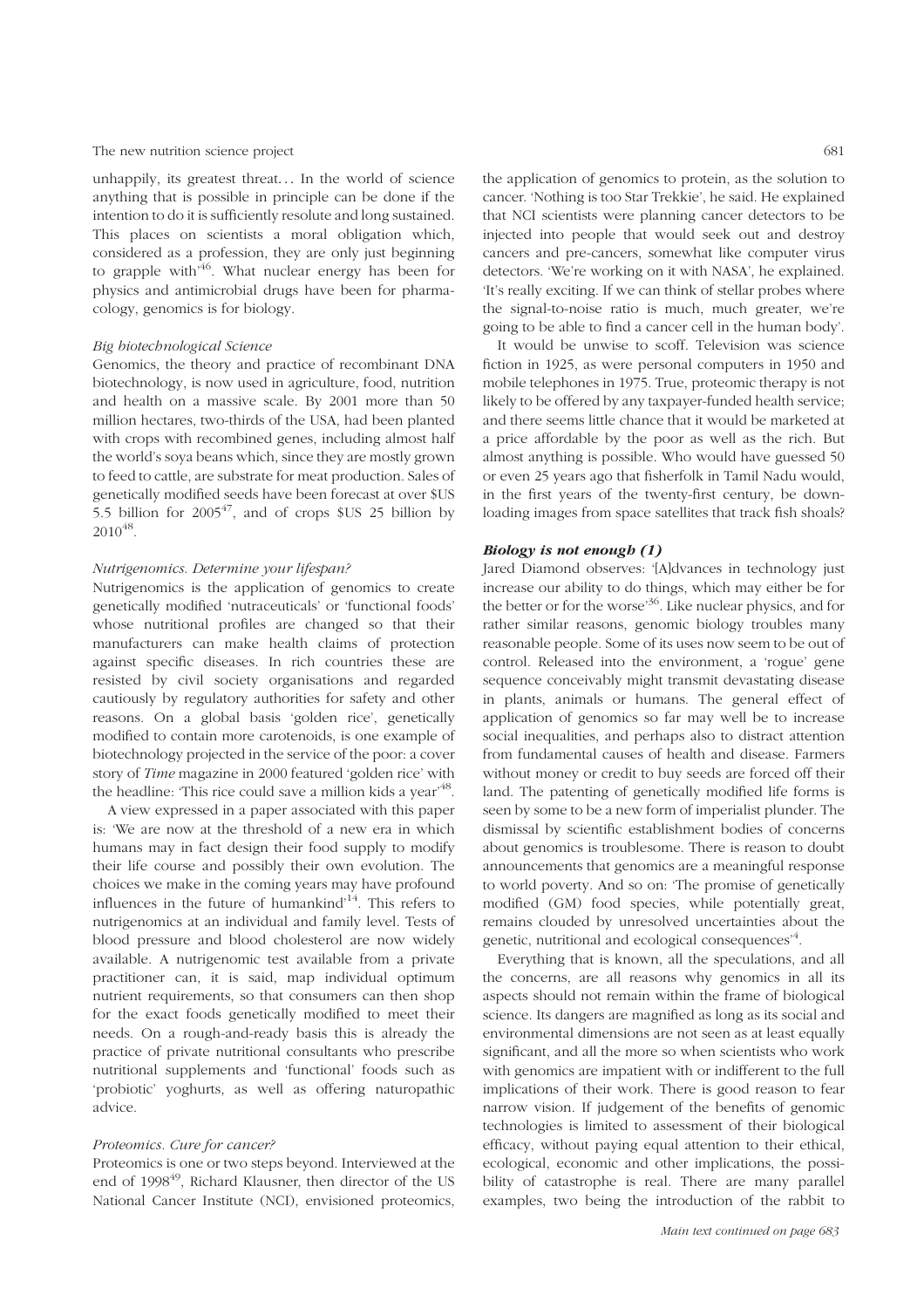# Box 4 – Integrated nutrition scientist: MS Swaminathan

The Giessen Declaration<sup>1</sup> states: 'The overall principles that should guide nutrition science are ethical in nature. Its principles should also be guided by the philosophies of co-responsibility and sustainability... and by understanding of evolution, history and ecology'. One scientist whose life and work embodies this approach is the plant geneticist MS Swaminathan.

# Following Gandhi

The MS Swaminathan Research Foundation (MSSRF) in Chennai (former Madras), India, founded with money from the first World Food Prize awarded to Dr Swaminathan in 1987, was host to the 30th session of the United Nations Standing Committee on Nutrition in 2003. Two years later he and his staff and volunteers were working with the farmers and fishermen whose livelihoods had been devastated by the tsunami that had swept over the littoral of Tamil Nadu. He was prepared: the MSSRF has a resource centre anticipating a general rise in the level of the world's oceans as a result of climate change, whose programmes include protection and replacement of the mangrove wetlands that are natural barriers against flooding<sup>2,3</sup>.

His ethical, social and political principles in general, and as applied to rural reconstruction and development, are those of Mahatma Gandhi, including that of antyodaya: 'Self-realisation is impossible without service of, and identification with, the poorest'. His first great ambition, inspired in the late 1940s by meeting the founding president of the republic Jawaharlal Nehru, was to work to make India selfsufficient in food production. Speaking of the mid-1960 s he said: 'Importing food was like importing unemployment... We were supporting farmers in other countries'.

He became known as the father of the 'green revolution' after successfully advocating the 'dwarf' hybrid strains of wheat developed in Mexico. The Indian government declared agricultural self-sufficiency in 1971. The great increase in cereal production in India, Pakistan and other countries has increased the inequity between capitalised and subsistence farmers and driven millions of rural families off the land into lives of urban squalor; however, a critic of industrialised agriculture reckons that: 'In 1960 s Asia the new technology, and the science behind it, was necessary<sup>3</sup>.

#### Empowering farmers

MS Swaminathan also accepts genomics applied to agriculture, with its troublesome aspects<sup>5</sup>. At the 17th

International Congress of Nutrition held in Vienna in 2001 he spoke with enthusiasm about prospects for low-income countries of 'designer' genetically modified rice and potatoes, as well as crops bred conventionally<sup>6</sup>. He has faith in an 'ever-green revolution' involving horticulture as well as grains, saying: 'An integrated approach to Mendelian and molecular breeding is likely to make a food-based approach to nutrition even more effective in the future'.

The issue of genetic modification of crops and food in countries like India is controversial. Some see it as a new form of capitalist plunder<sup>7</sup>; others as a technology that is here to stay, has risks, and that should be beneficial. Much depends on thinking through the social and environmental implications of new technology<sup>8</sup> .

The MSSRF does not have its own experimental farms. Its development of agriculture is in the villages of Tamil Nadu themselves. Many of the leading farmers and workers in its bio-villages project in Pondicherry are women. The project does not accept external funding. Every village has a community centre and pays for workers operating computers using Tamil fonts, networked to obtain and use news about market prices, weather conditions, and best practice. Satellite images downloaded from the local US Navy's website show the village fishermen the movement of shoals. In celebrating the initiative and energy of peasant farmers given the opportunity to become self-sufficient, Dr Swaminathan calls agriculture 'applied ecology', saying: 'Anybody who is interested in agriculture, not only today but also for the future, has to think of the conservation of nature and natural resources'.

- The Giessen Declaration. Public Health Nutrition 2005;  $8(6A): 783 - 6.$
- 2 Gopalkrishnan G. MS Swaminathan. Chennai: Education Development Centre, 2002. Available at http://www.mssrf. org
- 3 Cannon G. The formula for obesity, and other stories [Out of the Box]. Public Health Nutrition 2005;  $8(2)$ : 113-6.
- Tudge C. GMOs and the corruption of science [Chapter 8]. In: So Shall We Reap. London: Allen Lane, 2003.
- 5 Commission on the Nutrition Challenges for the 21st Century. Other forces affecting food security: trade, global finance and new technology [Chapter 4]. In: Ending Malnutrition by 2020: An Agenda for Change in the Millennium. Food and Nutrition Bulletin 2000; 31(3): 3–88.
- 6 Swaminathan M. Nutrition in the third millennium: countries in transition. In: Elmadfa I, Anklam E, König J, eds. Modern Aspects of Nutrition. Present Knowledge and Future Perspectives. Basel: Karger, 2003.
- Shiva V. Biopiracy. The Plunder of Nature and Knowledge. Boston, MA: South End Press, 1997.
- McMichael AJ. Integrating nutrition with ecology: balancing the health of humans and biosphere. Public Health Nutrition 2005; 8(6A): 706-15.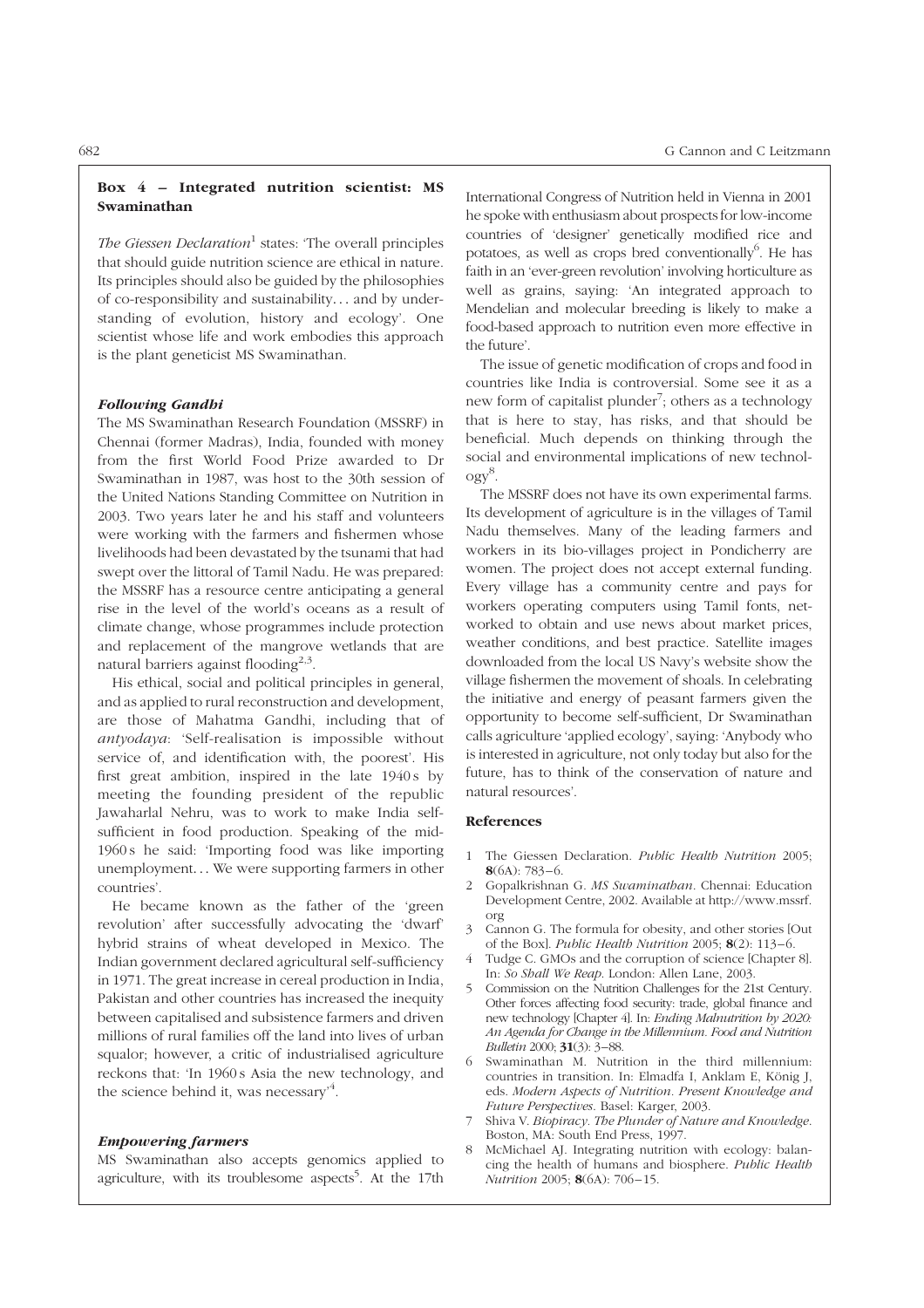Australia and the feeding of the remains of sheep to cows in England.

Put positively, the chances of genomics being of real and lasting benefit to humanity are vitally increased once it is defined and practised as an environmental and social as well as a biological science. The new identity will itself be a start. And then: 'The genetic modification of food species... should be a co-operative public –private partnership, with agreed environmental, social and public health objectives. Priority should be given to nutritional needs in foodinsecure populations'<sup>4</sup>. Given the vast impetus accorded to biotechnology by the richest transnational industries, lightly regulated by national governments and international agencies, this is easier said than done. But progress always begins with a good idea.

# Public health. Transformation from weakness

The world of nutrition and population health is very different from that of genomics. The United Nations (UN) and other international agencies regularly produce reports on global health as affected by food and nutrition. Such bodies tend to emphasise the scale of their work, and their reports may begin and end optimistically. But their stories are of woe and lamentation.

# Immoral malnutrition

In the early 1990 s, at the end of a world conference called by the Food and Agriculture Organization in Rome, UN member nations stated: '[W]e are especially distressed by the high prevalence and increasing numbers of malnourished children under five years in parts of Africa, Asia and Latin America'19. Here 'malnutrition' is used in the conventional sense, to mean deficiency of food in general or of various nutrients, which also increases vulnerability to common infections especially in childhood. A total of 2000 million people, mostly women and children, were deficient in one or more micronutrients. A total of 780 million people in poor countries were chronically short of food. Food-related chronic diseases were increasing in impoverished as well as rich countries. A message was: 'Hunger and malnutrition are unacceptable in a world that has both the knowledge and the resources to end this human catastrophe<sup>,19</sup>.

In the year 2000 the UN Standing Committee on Nutrition (then the UN Administrative Committee on Coordination/Sub-committee on Nutrition, ACC/SCN) produced its fourth report on the world nutrition situation<sup>50</sup>. This emphasised foetal undernutrition, stunting, underweight and micronutrient deficiencies. The illeffects of population displacement and the challenge of economic globalisation were mentioned. Stunting was decreasing, obesity was increasing. A message was: 'The size of the malnutrition problem is still vast... and progress in most regions is all too slow'.

The Commission on the Nutrition Challenges of the 21st Century was mandated by the UN ACC/SCN to find out

why hunger and malnutrition was still so prevalent 'despite all the impressive agreements and world summits of the past decade'. Its report was also published in  $2000^{20}$ . The Commission assessed the problems. A total of 790 million people in poor countries had inadequate access to food. Iron-deficiency anaemia was pandemic. Zinc deficiency had emerged. The incidence of vitamin A and iodine deficiencies was decreasing, as was underweight in pre-school children. However, in 2020 one billion stunted children will grow up with impaired physical and mental development. Obesity was escalating. Poor countries were afflicted by a double burden of infectious and deficiency diseases of childhood, and chronic diseases later in life. A World Bank vice-president was quoted: 'The burden of malnutrition is completely unacceptable by any standards of decency. We must do something right now'. The general tone of the report was distressed.

Access to adequate nutritious food was impeded by shortage of water, soil degradation, decline in crop diversity and fish stocks, climate change, rushed urbanisation, and war. Poor countries were vulnerable to fluctuations in global money markets. Hope was seen in biotechnology. A message was: 'The persistence of malnutrition, especially among children and mothers, in this world of plenty is immoral'.

# Staggering chronic diseases

In 2003 WHO produced a new report on diet, nutrition and the prevention of chronic diseases<sup>51</sup>. This updated a previous report published in  $1990^{52}$ . It confirmed the finding of The Bellagio Declaration of 2001, which states: 'Phenomenal social and economic changes, on a scale and at a speed unprecedented in history, have resulted in an epidemic of nutrition-related chronic diseases that must be contained'53. Since 1990 rates of chronic diseases had soared in middle- and low-income countries. Cardiovascular diseases had become more common in China and India than all high-income countries put together. In some countries obesity had doubled or tripled in recent decades. Obesity increases the likelihood of diabetes, high blood pressure, heart disease, diseases of the liver, kidney, gallbladder, nervous and musculoskeletal systems, and some common cancers, and obese people are often depressed<sup>51</sup>. With reference to poorer countries, a message was: 'The public health implications of this phenomenon are staggering'.

Did this mean that rates of deficiency and infectious diseases were decreasing? Relatively if not absolutely yes, in most countries outside sub-Saharan Africa. But every year nearly a quarter of all babies were born very small, a condition identified as due to intrauterine growth retardation; over 6 million malnourished children under the age of 5 were dying and 250 million were short of vitamin A; iodine deficiency, the greatest single cause of brain damage, afflicted over 700 million people; and over 2000 million people were estimated to have iron-deficiency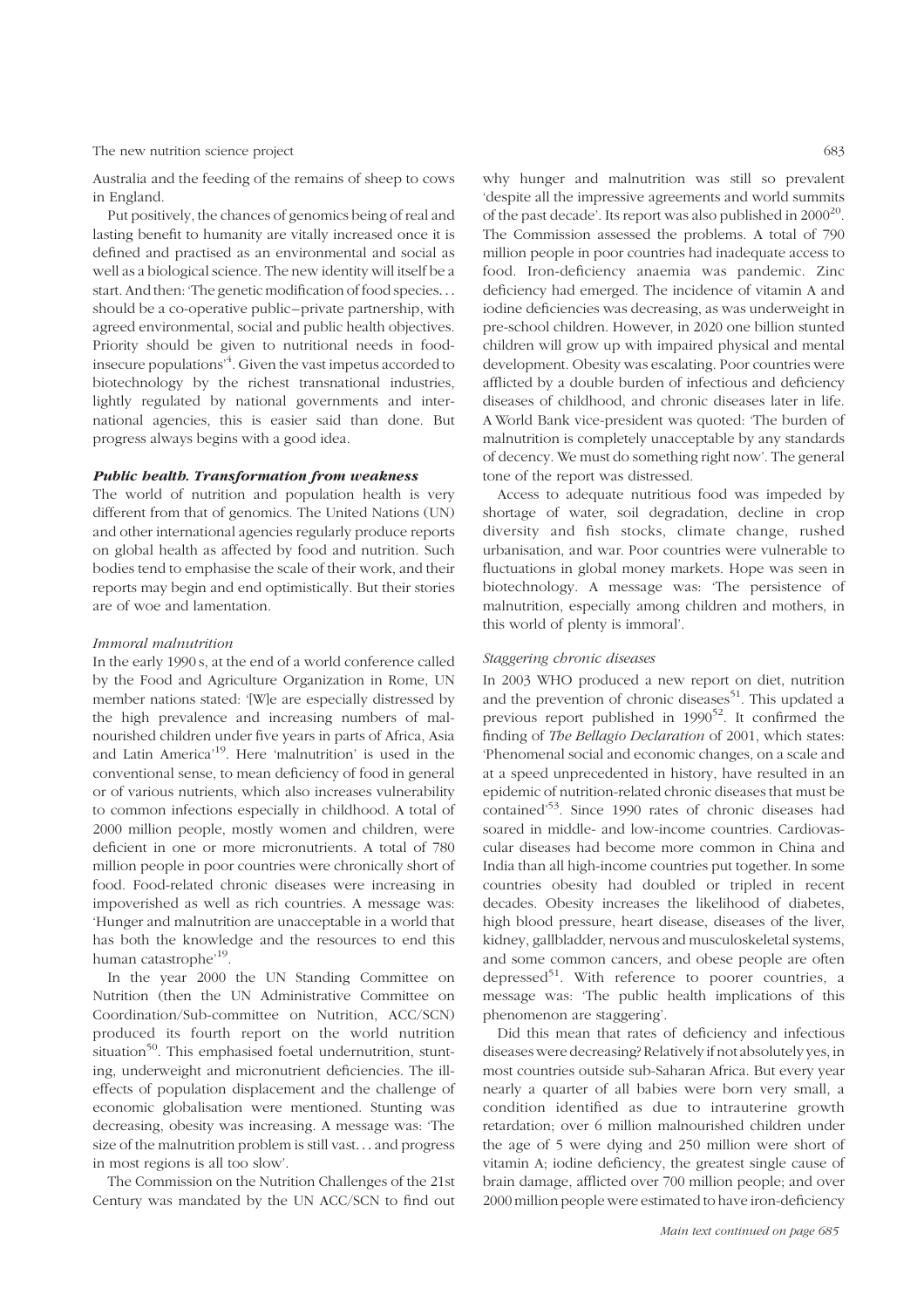# Box 5 – Integrated nutrition: infant and young child feeding

The Giessen Declaration<sup>1</sup> states that nutrition science should be guided by the life-course approach 'and by understanding of evolution, history and ecology'. With breastfeeding, so it now is.

# US and UN commitment

Examples of integrated policy are the current United Nations (UN) global strategy on infant and young child feeding<sup>2</sup>, and that of the US Department of Health and Human Services (DHHS)<sup>3</sup> which admit evidence from many disciplines.

'Breast-fed infants, compared with formula-fed infants, produce enhanced immune responses to polio, tetanus, diphtheria, and common respiratory infections. Recent research also suggests that breastfeeding reduces the risk of chronic diseases among children, including diabetes, inflammatory bowel disease, allergies and asthma, and childhood cancer'. This is from the US DHHS Blueprint and the US Surgeon General, at the time of its publication in  $2000^{3,4}$ . The Blueprint cites more evidence of life-course benefits: breastfed children are less likely to be overweight and obese, are more intelligent and learn faster; and mothers who breastfeed may be less likely to suffer cancer of the breast and ovary.

The UN Global Strategy, published in 2004, states that: 'Mothers and babies form an inseparable biological and social unit; the health and nutrition of one group cannot be divorced from... the other'. Both policy documents stress the social and economic benefits of breastfeeding. The Blueprint calls for action: 'Increasing the rates of breastfeeding is a compelling public health goal'.

# Growth and health

The UN Global Strategy recommends exclusive breastfeeding for 6 months 'to achieve optimal growth, development and health' and that breastfeeding should continue up to and beyond 2 years of age. Achieved after long hard debates $^5$ , this is supported by a literature review finding that exclusive breastfeeding continues to protect against infections until and after infants are 6 months old<sup>6</sup>.

How does this square with fears of 'growth faltering'? All over the world the health of infants and young children is gauged by regular weighing, checked against standard growth charts. These are issued by UN agencies, and endorsed by national governments and non-government organisations. If the weight shows a trend towards the lower recommended weight-for-age, the mother is likely to be told to switch to ad lib formula feed, higher in protein, and/or relatively energy-dense complementary foods. However, what in 2005 were still current standards are based on studies undertaken up to half a century ago, of the growth of children in the USA mostly fed formulas and weaned early. Meaning, mothers are told that their children are 'failing to thrive' because of not 'achieving' the weights of children in a country where rates of childhood obesity are close to the highest in the world.

In an equally impressive example of joined-up solution-orientated nutrition science in action, new UN standards are due to be issued at the end of 2005, based on the growth patterns of exclusively breastfed children<sup>7,8</sup>, who flourish with much less energy from food<sup>9</sup>. The scientists responsible for the new standards affirm that the healthy rate of human growth is that with which the human species is evolved: 'This new policy takes the breast-fed infant as the biological "norm"... Policy implications and public perceptions should shift dramatically when the reference for normal growth and development is based on the breast-fed infant<sup>10</sup>.

- The Giessen Declaration. Public Health Nutrition 2005;  $8(6A) \cdot 783 - 6$
- 2 World Health Organization (WHO)/United Nations Children's Fund. Global Strategy for Infant and Young Child Feeding. Geneva: WHO, 2004.
- US Department of Health and Human Services (DHSS), Office on Women's Health. Breastfeeding. HHS Blueprint for Action on Breastfeeding. Washington, DC: DHHS, 2000.
- US Department of Health and Human Services (DHSS), News release. Washington, DC: DHHS, 30 October 2000.
- 5 Cannon G. The new world [Chapter 5]. In: The Fate of Nations. London: Caroline Walker Trust, 2003. Available from the author at geoffreycannon@aol.com.
- 6 World Health Organization (WHO). The optimal duration of exclusive breastfeeding. Note for the Press. Geneva: WHO, 2 April 2001.
- 7 De Onis M, Garza C, Victora C, Bhan M, Norum K. The WHO Multicentre Growth Reference Study: rationale, planning and implementation. Food and Nutrition Bulletin  $2004$ ;  $25: S1-89$ .
- 8 Dewey K, Peerson L, Brown K, Krebs N, Michaelsen K, Persson L, et al. Growth of breast-fed infants deviates from current reference data: a pooled analysis of US, Canadian, and European data sets. WHO Working Group on Infant Growth. Pediatrics 1995; 96(3/1): 495–503.
- 9 Food and Agriculture Organization of the United Nations (FAO). Human Energy Requirements. Food and Nutrition Technical Report Series 1. Rome: FAO, 2004. Available at http://www.fao.org
- 10 De Onis M, Garza C, Victora C. Infants and young child growth and nutrition. In: Elmadfa I, Anklam E, König J. Modern Aspects of Nutrition: Present Knowledge and Future Perspectives. Proceedings of the 17th Congress of Nutrition, Vienna, Austria, 27-31 August. Basel: Karger, 2003.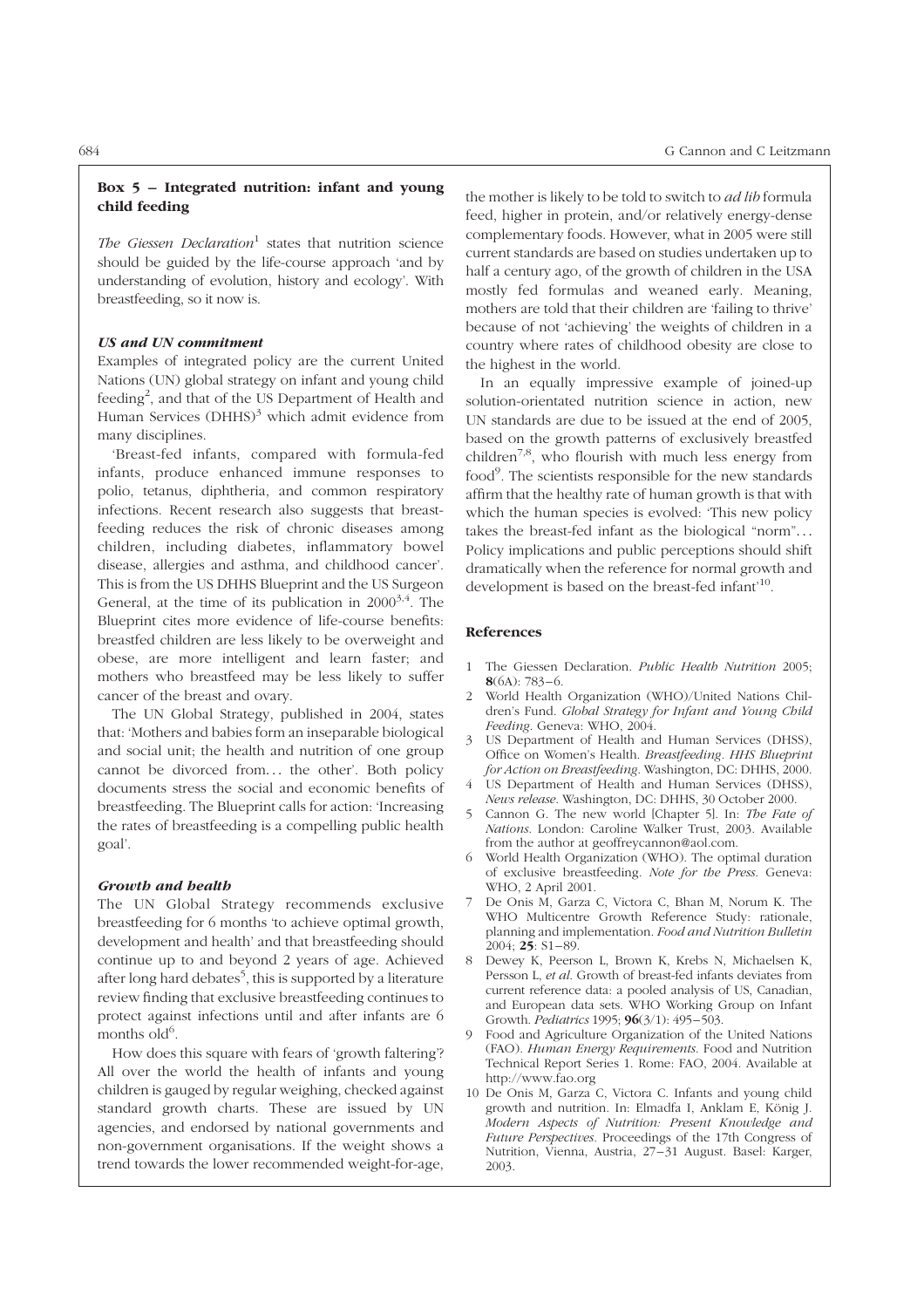anaemia. Life expectancy was increasing, but more people were living with disease for more of their lives.

#### The obesity and diabetes shock

In 2004, a report on obesity was published by the UK House of Commons Health Committee<sup>54</sup>. In 25 years obesity had increased almost fourfold, and around twothirds of people in the UK were overweight or obese; the economic cost was estimated to be £6.6 –7.4 billion a year. A report published by UBS Warburg in 2002 stated that in the USA 300 000 deaths a year were causally related to obesity, costing \$US 70 billion a year<sup>55</sup>. Obese people on average have 9 years' less life expectancy. Referring to diabetes, a message was: 'Should the gloomier scenarios... turn out to be true, the sight of amputees will become much more common in the streets of Britain [and] there will be many more blind people<sup>54</sup>.

The most remarkable figures are for childhood obesity and early-life diabetes. In some parts of the USA, half the new diagnoses of what has been termed 'adult-onset diabetes', until recently almost unknown in early life, were in adolescents<sup>56</sup>. UBS Warburg<sup>55</sup> stated that in the previous 20 years diagnoses of diabetes at the Boston Children's Hospital had increased 10-fold. Its report, produced as a service to industry, pointed out that class actions taken out on behalf of consumers against manufacturers of energydense, fatty, sugary and/or salty products were already a reality in the USA, and that the costs to industry of legal actions in the cases of cigarettes and asbestos together had so far amounted to over \$US 600 billion. A message was: 'There are risks associated with obesity that have not yet been factored into share prices'.

This does not mean that childhood obesity and diabetes is a public health catastrophe only in rich countries<sup>51</sup>. In July 2005 the UN System Standing Committee on Nutrition (UN SCN) decided (not decided) that the theme for its 2006 session will be the 'double burden' of deficiencies, infectious diseases and also obesity, diabetes and other chronic diseases, in middleand low-income countries. Special attention will be given to the increase in childhood obesity in impoverished countries, which contributes to 'an immense and growing global public health problem'57,58.

In the scientific community, the emergence of early-life obesity and diabetes was not anticipated, and much discussion to date has mostly consisted of amazed description, as if the phenomenon is a volcanic eruption or a disaster of war. The revelation is so shocking that it may prove to be a 'tipping point' for transformation of the science.

#### The big bad news

Consolidated estimates for the prevalence of all types of disease whose immediate sole, main or partial nutritional cause is inadequate, monotonous, unbalanced or generally unhealthy food, with trends over time, have not been compiled. Such figures would be rather rough and ready,

and those for micronutrient deficiencies could be exaggerated<sup>59</sup>. But broad global assessments of numbers of people (not proportions of the global population) suffering from diseases of all types of malnutrition, including of deficiency, imbalance and superfluity, are bleak.

- . Food insecurity and undernutrition, even hunger and starvation, and some specific nutritional deficiencies are decreasing slowly and erratically.
- . Infectious diseases, vulnerability to which is affected by nutritional status, are also decreasing only slowly outside Africa; in Africa they are increasing.
- . Those most vulnerable to all types of food-related disease are impoverished populations who do not have access to, or money for, medical treatment.
- . Obesity, diabetes, cardiovascular diseases, various cancers and other diseases altogether are increasing, most of all now in middle-income countries.
- . The staggering rise of obesity and diabetes in children and young people, with predictable consequences in later life, is a pandemic now out of control.

It is commonly stated in reports such as those cited here that linked underlying causes of diseases whose immediate causes are nutritional, including chronic diseases like obesity, are deprivation, impoverishment and crowding. Here the story is also bleak:

- . The number and proportion of impoverished communities in low-income countries, and within high- and middle-income countries, continue to rise.
- . The number of countries increasingly dependent on foreign aid, trade, loans and other interventions, and unable to support themselves, continues to rise.
- . The world's population continues to rise, and the production and consumption of energy and other physical and living resources continue to accelerate.

Why is all this so? Why are there now more impoverished people in the world? Why are the governments of middleand low-income countries increasingly unable to become independent? Why is use of non-renewable energy continuing to rise exponentially? Questions like these are disturbing. It is tempting to say in response, for example, that while we can all act as citizens and not just as consumers, and buy locally produced or fairly traded  $food<sup>11</sup>$ , nutrition scientists cannot be expected to solve the world's external debt problem. True; but this is not what is proposed here.

It is unconscionable to be unconscious of the fundamental reasons for the rates and trends of all types of malnutrition in the world. This is also inadvisable, because when politicians and other policy-makers become ready to address the big issues, they will not be influenced by those who don't know the questions and so don't have any answers. Accurate analysis and assessment of any problem is an essential prerequisite of effective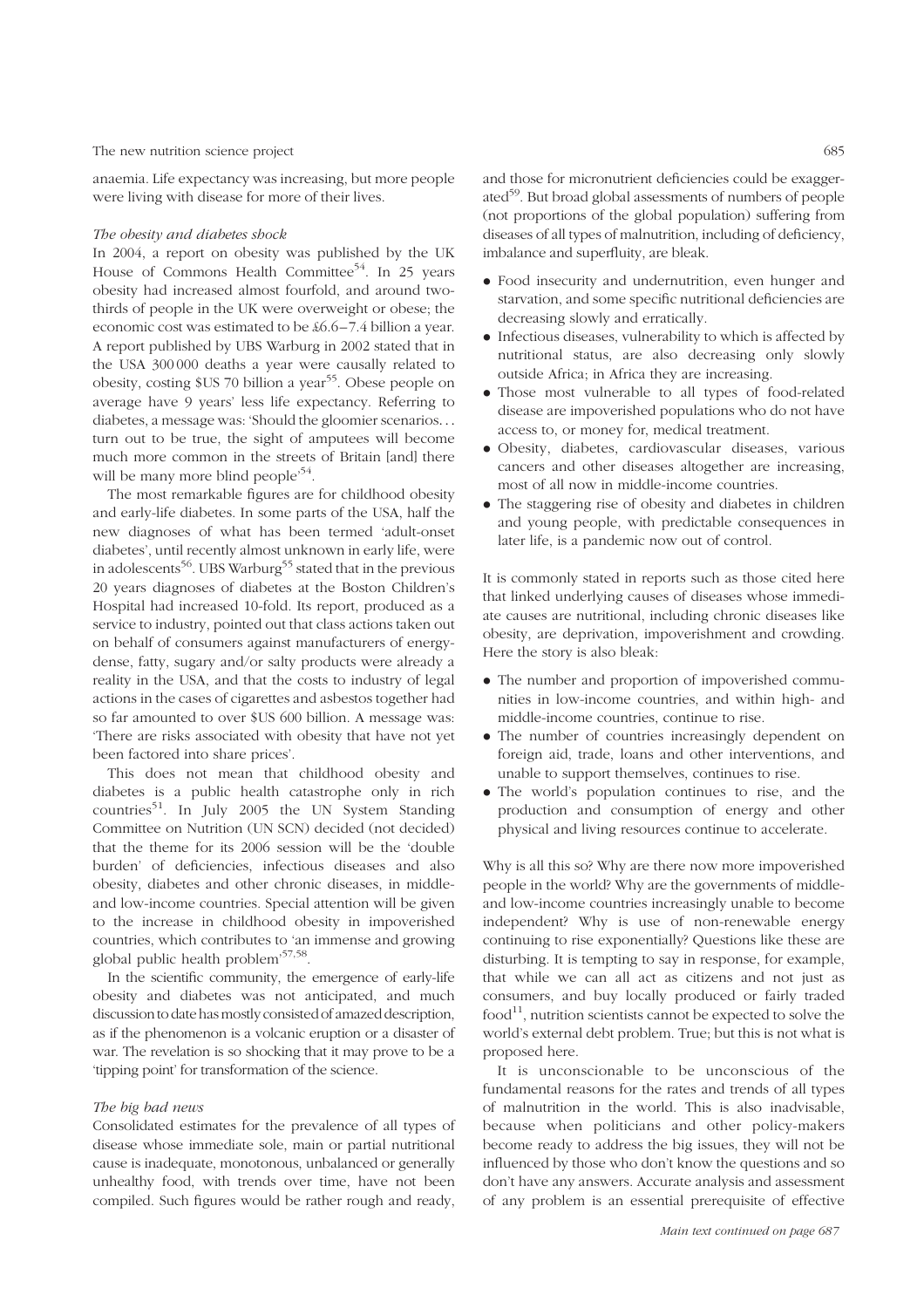# Box 6 – Disintegrated nutrition: fish and seafood

The Giessen Declaration<sup>1</sup> states: 'For the first time in human experience, the overall size and the economic activity of humankind exceeds the capacity of the planet to supply, replenish and absorb'. One example is fish and seafood.

# The price and the cost of fish

Nutrition scientists who make recommendations meant to improve health are becoming uneasily aware of dissonance with environmental implications. Thus, the World Health Organization's 2003 report on prevention of chronic diseases $2$  recommends fish as protective against heart disease and stroke, but says this 'needs to be balanced against concerns for sustainability of marine stocks and the potential depletion of this important marine source of high quality nutritious food'; meaning, the more fish eaten the less fish there are to eat. No solution is suggested.

Environmental scientists are more forthright. The UK Royal Commission on Environmental Pollution warns that the oceans and seas are being mined at an unsustainable rate<sup>3</sup>. Fish stocks could diminish irreversibly. Intensive aquaculture is not a solution because farmed fish feed is made from fish. Inasmuch as fish are protective foods because of their omega-3 fatty acid content, the Commission suggests that dietary recommendations should specify other sources, such as seeds and nuts.

# The tsunami and shrimp farming

Ecologists say that abuse of the living and physical world has a karmic effect. A recent case is the Asian tsunami at the end of 2004. The deaths of many of the 200 000 and more people swept away by the great wave were not just a natural catastrophe.

Coral reefs and mangrove wetlands protect against the force of the ocean. The reefs and mangroves that circle the mostly 'undeveloped' Andaman and Nicobar Islands buffered impact of the waves; there, relatively few communities were destroyed<sup>4</sup>. Mangroves, anchored in mud in estuarine ecosystems, once made up almost a quarter of the littoral of South East Asia. For fishing communities, mangroves are 'sea cradles' protecting hatchlings from predators and providing safe mooring. Husbanded mangrove ecosystems provide stocks of fish for local consumption; part of traditional food systems and a source of communal livelihoods.

Throughout Asia reefs and mangroves continue to be dynamited and bulldozed. Already more than half these natural commons are now gone. Thailand once had 380 000 hectares of mangroves; by 2000 over 250 000 hectares had been destroyed<sup>5</sup>. Some people gain; most lose. Local fishing communities are pushed out. Many of the people who died in December 2004 were unnaturally close to the ocean.

This environmental devastation is the result of construction of tourist resorts and capitalised industries. The biggest single destroyer of Asia's coastal wetlands is shrimp farming. In 2000 Thailand exported 300 000 tonnes of shrimps and prawns, Indonesia plus India another 150 000 tonnes. Close to half the annual Asian total of over half a million tonnes is imported by the USA, with an annual market valued in 2000 at around \$US 10 billion<sup>5</sup>. Shrimps and prawns are marketed as tasty and also as low in fat, high in many nutrients, and so (apart from dietary cholesterol) very nourishing.

Like estuarine fish, shrimps mature in a mixture of fresh and salt water. Intensive breeding of shrimps creates a polluted 'footprint' about 100 times the size of any 'farm'. Every tonne of shrimp produced kills 20 tonnes of fish $4$ . One reason is the fish used as feed. Another reason is that 'factory' conditions involve constant use of antimicrobials and other chemical inputs. The farmers abandon the poisoned earth every few years, move on and destroy more mangroves. Much of the coastline of the Aceh province of Indonesia was already devastated by shrimp 'ponds' looking like bomb craters before the tsunami struck, with more destructive force than if the mangroves had been preserved.

The right price for food includes the cost of preservation and development of human, living and physical resources. The right price protects life as well as livelihoods; and in the case of the tsunami, not only the lives of Asian farmers and fishers, but also of rich people whose experience of catastrophe is usually only whatthey see on television. The cost of shrimps is much higher than their price. Food and nutrition policies need to be based on the evidence not only of human biology but also of ecological impact.

- 1 The Giessen Declaration. Public Health Nutrition 2005;  $8(6A) \cdot 783 - 6$
- 2 World Health Organization (WHO). Diet, Nutrition and the Prevention of Chronic Diseases. Report of a Joint WHO/Food and Agriculture Organization Consultation. Technical Report Series No. 916. Geneva: WHO, 2003.
- Royal Commission for Environmental Pollution. Environmental Effects of Marine Fisheries. 25th Report. London: Stationery Office, 2004.
- Shiva V. Lessons for life. The Guardian, 12 January 2005.
- 5 World Rainforest Movement. Thailand: uncertain future for the world no 1 exporter. Available at http://www.wrm.org. uy/bulletin/51/Thailand.html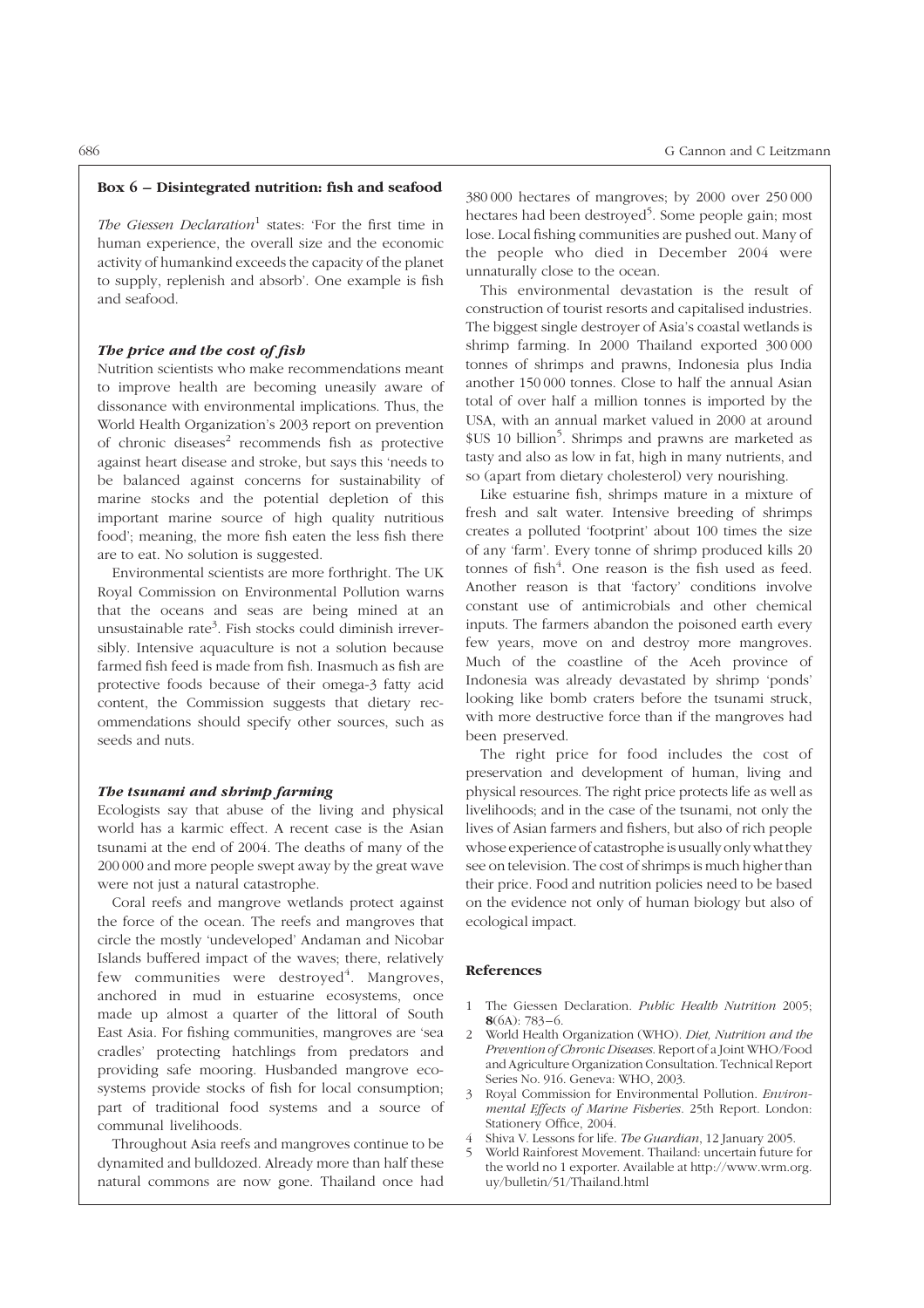action. You can know where you are going, only if you know where you are.

#### Reasons for health and disease

The question 'What is disease?' is not fully answered by a description of its pathology. A better question is: 'Why is disease?'

This question has been asked and answered well in the past. Thus, as recorded by René Dubos $^{60}$ , the German epidemiologist Rudolf Virchow was asked by the Prussian government in 1847 to investigate an epidemic of typhus in Upper Silesia. He concluded that the underlying cause was a year of hard rain and bitter cold that had made poor people starve, huddle together and incubate the disease that then, as an ecological nemesis, had spread to the wealthier classes whose representatives had commissioned his research. He then founded the journal Medical Reform, with the purposes of identifying poverty as the breeder of disease and of encouraging physicians to support reforms that would create healthy societies.

His philosophy was a foundation of the public health movement of the nineteenth century. He saw disease as a 'disturbance of culture'<sup>61</sup>, and epidemics as warning signs against which the progress of states and civilisations can be judged. That is to say, mass diseases are symptoms of deeper pathology. This applies not just to infections but to all forms of disease.

A challenge for public health nutritionists now is to identify the 'disturbances of culture' driving the epidemics of disease whose immediate causes include inadequate, unbalanced or excessive diets: and most of all, of those epidemics projected to get worse.

The authors of four papers associated with this paper identify four such basic pathogenic driving  $\frac{4}{1}$  forces<sup>4-7,38,39,47,62-64</sup>. These social and environmental phenomena themselves have political, economic and commercial drivers. They are all interlinked, and history shows they are all examples of types of human activity that, if continued for long enough on a great enough scale, contribute to the collapse of civilisations $36$ . These are: degradation of vast tracts of land, most of all by the industrial production of animals $^{65}$ ; mass migration of rural populations into already crowded cities<sup>66</sup>; saturation of markets by fast food and drink companies<sup>67</sup>; and depletion of the planet's living and physical resources $^{68}$ . There are more. Such phenomena need to be seen systematically. Their dimensions are not sensibly separated; they are all environmentally and socially and biologically pathogenic.

# Biology is not enough (2)

In its genomic aspect, nutrition as a biological science is strong; within biological confines public health nutrition is weak. Strong or weak, the answer is the same: the future

for nutrition is also as a social and environmental science. Once the science incorporates ethical and ecological principles and includes domains like human rights, rural livelihoods, biodiversity and land use, it will be able to assess, analyse and also act effectively. Until then, whether as an academic or practical discipline, nutrition science can expect to have only a somewhat superficial impact on public health, such as lawyers have on crime, or motor mechanics on car crashes.

The Giessen Declaration<sup>15</sup> summarises what, particularly since the last two decades of the twentieth century, amounts to a linked series of general challenges facing all scientists and all citizens. On the one hand: 'This twentyfirst century in many respects shows prospects of opportunity and prosperity for the minority that enjoys stable entitlements including physical and financial security, adequate, nourishing and safe food, safe water supplies, and good education and health'.

But on the other hand: 'The majority is not so fortunate. Most people in the world could in future be better off in some and possibly even most respects than they are now. But they are afflicted and threatened by interrelated deprivations that make social and individual life difficult and sometimes impossible. These include loss of amenities and skills; loss of traditional farming and food cultures; loss of land, property and independence; vulnerability to unemployment, dislocation, and other impoverishments; precipitate urbanisation; social, economic and political inequities and turmoil; poor governance, and conflicts and wars of many types'.

#### Challenges for nutrition science

Below are some of the questions now increasingly being asked by and also of nutrition scientists, with a sense of urgency and anxiety. They are uncommon topics for themes of conferences or presentations within scientific meetings. But they are in the air. Here they are phrased in the form of 'how?' questions. There are also plenty of 'what?' and 'why?' questions to be asked.

- . How can the science maintain its prestige and justify its existence, when global rates of classical malnutrition are decreasing slowly or erratically?
- . How can the science claim to prevent food-related diseases, when global rates of childhood obesity and diabetes in young people are now rocketing?
- . How can genomics be a global solution to diseases caused by unhealthy foods, when most people have no access to sophisticated health care?
- . How can the benefits of local fresh agricultural produce be advocated, when governments are shifting their rural populations into big cities?
- . How can consumers enjoy cheap nutritious food, while producers especially in middle- and low-income countries also sustain equitable livelihoods?
- . How can traditional ways of life survive the invasion of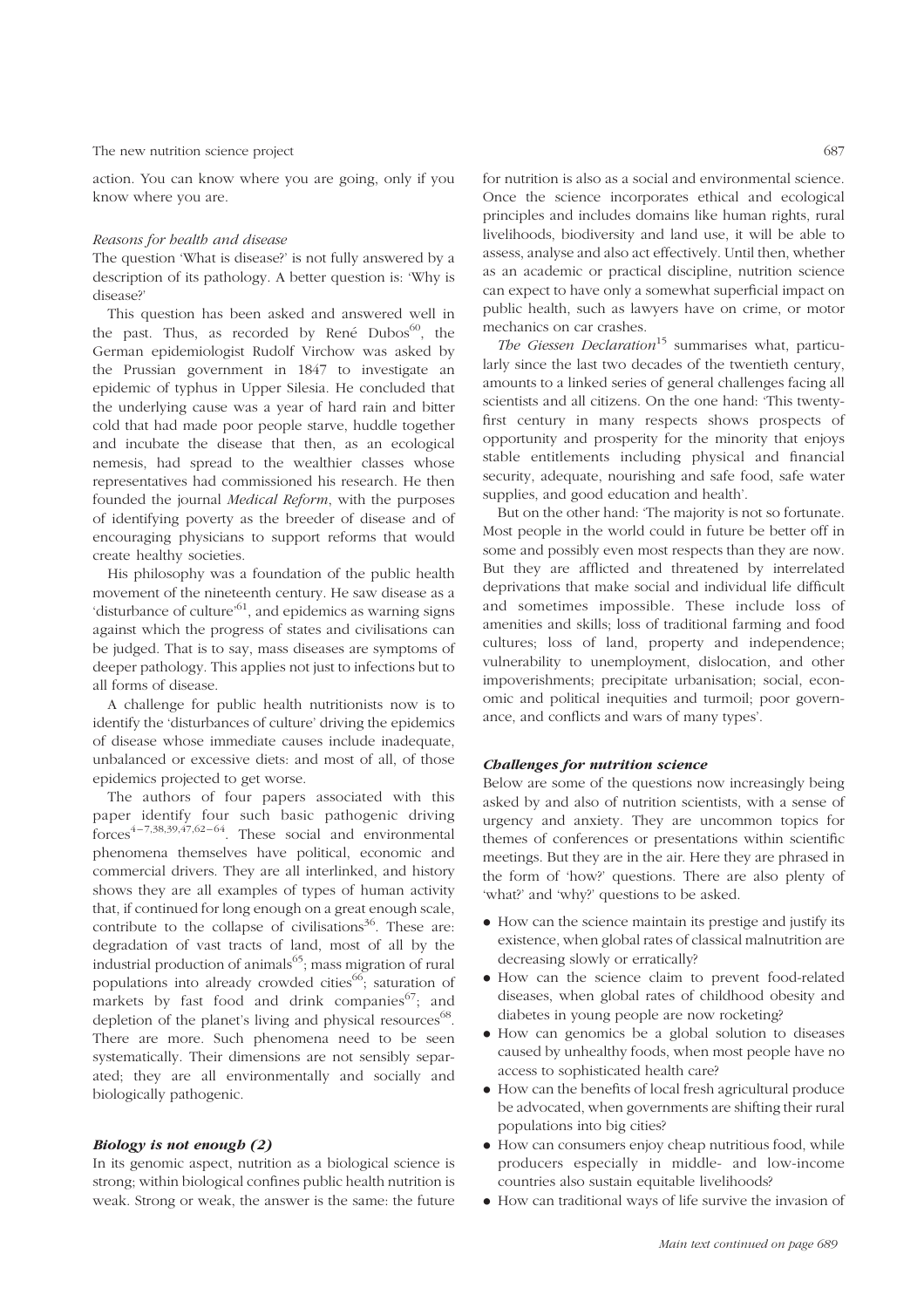#### Box 7 – Well-being and disease: causes and action

The Giessen Declaration<sup>1</sup> states that nutrition science can successfully address the challenges of the twentyfirst century 'only by means of integrated biological, social and environmental approaches'. This entails addressing fundamental causes of well-being and disease.

# Types of cause

Modern medicine is uncomfortable with concepts like causation, used in work that involves broad judgements, such as  $law^2$ . Physicians tend to use terms like 'aetiological factor'. On death certificates, as on records of mortality, they equate cause with a pathological event, saying that death was caused by (say) a cerebrovascular event (a stroke). Or they equate cause with disease, saying that death was caused by hypertension (high blood pressure), leading to the haemorrhage. Physicians and surgeons say what they see. This language is descriptive and restricted: it addresses 'how?' but not 'why?'

Nutrition scientists go a stage deeper and look for nutritional factors. They may say that high blood pressure and stroke is caused in part by diets typically high in salt, and may recommend that people consume less 'risk factors' like salt, usually by individual choice supported with information and education.

'Why' questions are asked when people are seen in context. In a social context, to say that a death is caused by a cerebrovascular event, or by over-consumption of salt, is like saying that a death is caused by a bullet penetrating a brain. While in a sense true, this not useful outside the autopsy room or laboratory, where relevant questions include: who bought the gun, who fired it, and why?2 Immediate or 'proximal' causes are never the whole story.

# Types of action

Identification of environmental and social determinants of well-being and disease involves thinking of production and food systems rather than consumption and individual diets. A series of 'why?' questions may be asked, as in a court of law; and then concepts of cause and of responsibility become bound up with one another.

Deciding how far such questions should go, depends on deciding what type of proposed action may be most effective. Thus high rates of death in infancy in lowincome countries can be said to be caused by malnutrition, infection or inadequate breast-feeding, or (going deeper) lack of medical care, famine, fragile food systems, impoverishment or the practices of transnational baby food companies, or (deeper yet) expropriation, dislocation, corruption, warlords or the effects of colonialism, and now of economic globalisa- $\frac{1}{2}$  tion<sup>3</sup>. Any or all of these factors may be causative, meaning any or all may in some degree be responsible $\rm ^4$ .

The question 'so what?' then needs asking and addressing, so that assessment and analysis can generate meaningful actions. These can be gauged in different ways, including cost, time, scale, and number of lives improved and saved. The concept of 'effective cause' is useful, with its implication of effective action. Thus, with alcohol, fiscal, legal and regulatory policies, including high taxes and restriction of availability, advertising and promotion, are known to work<sup>5</sup>. This implies that effective causes, or driving forces, of high rates of death from diseases of which alcohol is the immediate cause, include absence of such policies. Similarly, in the case of high infant death rates, the relative effectiveness of artificial baby milk container labelling can be weighed with that of regulations controlling the marketing practices of infant formula manufacturers.

In situations where prompt action is clearly needed, such as sudden pandemic childhood obesity and earlylife diabetes, action may rationally follow a decision on the 'John Snow' principle that the burden of proof is on those who propose no action.

Nutrition scientists should address social and environmental causes of well-being and disease, as well as immediate biological causes. Indeed, when United Nations and other reports state, as they do, that food and nutrition policies should be equitable and sustainable, they imply the need to understand social and environmental determinants. This implies professional competence to work outside clinical contexts, with international agencies, governments, industry and civil society organisations.

- The Giessen Declaration. Public Health Nutrition 2005;  $8(6A): 783 - 6.$
- Hart A, Honoré A. Introduction [Chapters I-IV]. In: Causation and the Law. Oxford: Clarendon Press, 1959.
- 3 The Indaba Declaration on Food, Nutrition, Health and Sustainable Development. Globalization, Diets and Non-Communicable Diseases. Geneva: World Health Organization, 2002.
- 4 Rothman K, Greenland S. Causation and causal inference [Chapter 2]. In: Rothman K, Greenland S, eds. Modern Epidemiology, 2nd ed. Philadelphia, PA: Lippincott, 1999.
- 5 Österberg E, Karlsson T. Trends in alcohol control policies in the EU member states and Norway, 1950 – 2000. In: Norström T, ed. Alcohol in Postwar Europe. Consumption, Drinking Patterns and Policy Responses in 15 European Countries. Stockholm: European Commission, 2001.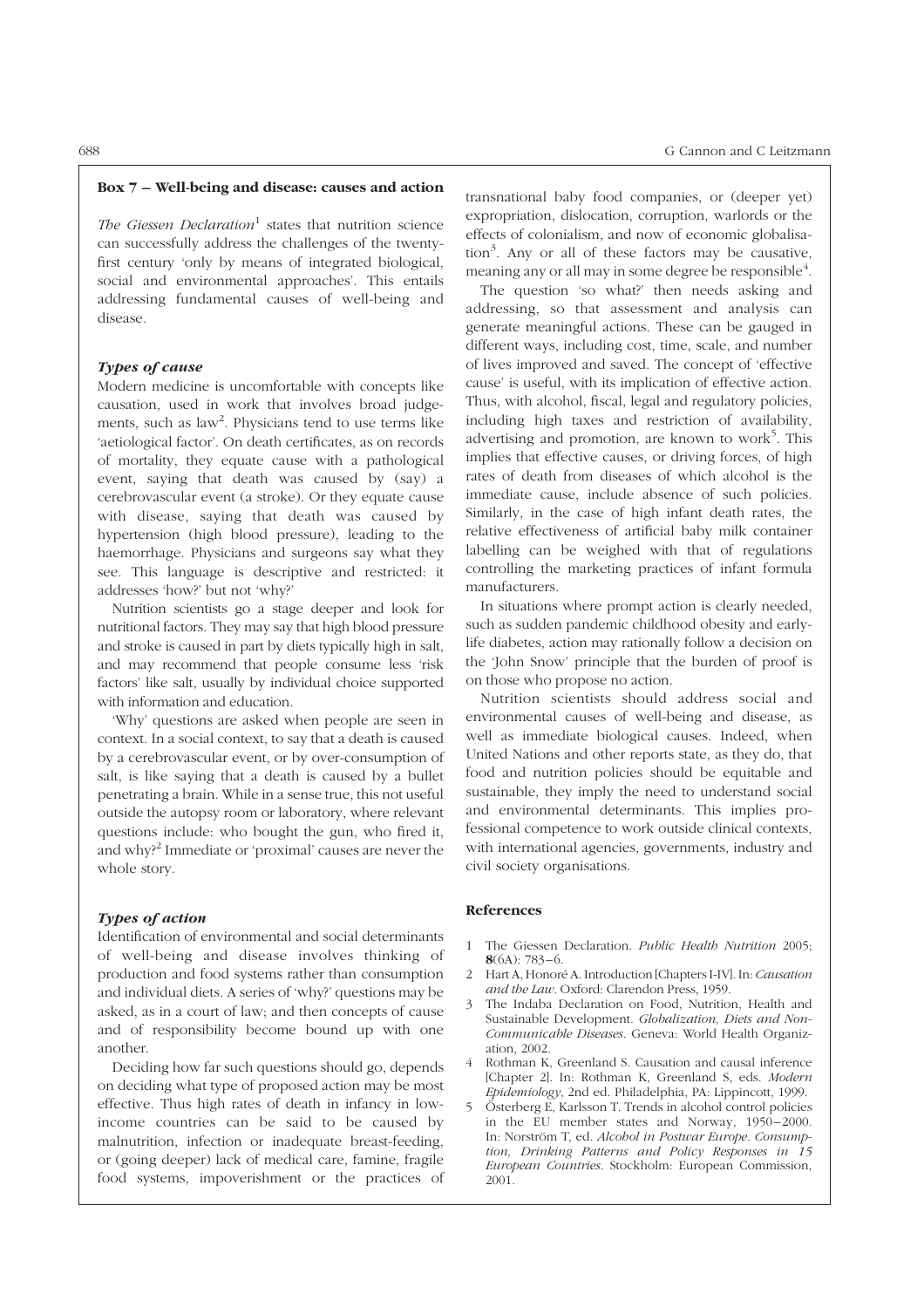highly concentrated, capitalised, advertised and promoted brands?

- . How can poor countries protect their traditional food systems, when their food supplies are overwhelmed by imported surpluses from rich countries?
- . How can food and nutrition security for practically all communities in southern Africa be sustained, when the region is devastated by HIV/AIDS?
- . How can policies to prevent in childhood food insecurity be harmonised with those designed to prevent chronic diseases through the course of life?
- . How can consumption of red meat and animal fat decrease, when global food trade regulations have the effect of increasing their production and supply?
- . How can the production and consumption of more fish be recommended, when it is known that fish stocks are a threatened food resource?
- . How can the human right to adequate nutritious food be achieved in countries devastated by wars and by food trade and aid used as an instrument of power?

Key phrases in this text include 'the course of life', 'childhood obesity', 'equitable livelihoods', 'traditional ways of life/food systems', 'sustained food security', 'global food trade regulations', 'threatened food resource' and 'the human right to adequate nutritious food'.

Framed as principally a biological science, nutrition cannot adequately answer questions like these, because it cannot fully address them. The social and environmental driving forces of what are now the vast political, economic, demographic, nutritional and epidemiological developments and changes referred to in such questions, are beyond its scope.

Following the example of environmental science in the last two decades, such questions need to be addressed, as central to the professional calling of nutrition. This can be done, and is fulfilling. As mentioned, advances in the principles and practice of infant and young child feeding are an example of integrated nutrition science in effective action. César Victora of the University of Pelotas in Brazil was one of the group of nutritional epidemiologists responsible for the literature review on which the WHO strategy recommendation on exclusive breastfeeding for 6 months, now part of the UN global strategy, relies $69,70$ . Speaking to representatives of the International Baby Milk Action Coalition he said: 'For 15 years we have been accumulating evidence on the benefits of exclusive breastfeeding, and this has at last led to a change in global policy. The scientist's greatest frustration is when our studies do not result in changes in the real world<sup> $,71$ </sup>.

#### Reasons not to change

Looking to the future, five attitudes are more or less content with conventional nutrition science.

. Defensive. Nutrition is correctly identified as principally

a physiological, biochemical and medical science; other approaches are at most ancillary.

- . Proprietorial. Only those formally qualified in the discipline as now taught may legitimately engage in nutrition science and its applications.
- . Aggressive. A 'firewall' is needed between the 'classic' and other dimensions, and in particular between descriptive science and prescriptive policy.
- . Dismissive. Nutrition may well be both a discipline in itself and also a meeting ground of related disciplines, and so what?
- . Acquisitive. The science can accrete other specialisms and sub-specialisms without any major stated change in its nature and purpose.

All of these positions have some merit and validity. All are implicit in the way that the science has developed since the mid-twentieth century. Some are implicit in many major reports on food, nutrition and public health published since the  $1960s^{19,20,50-52,72}$ . None of these positions is advocated in this paper.

# Moves towards integration

Moreover, there are now plenty of signs that the profession of nutrition is already moving towards becoming a more ambitious and integrated enterprise, while retaining its biological dimension. Examples are given in boxed texts in this paper. Thus:

- . Towards the end of the twentieth century, teams working outside and inside the profession converged in the view that the origins of obesity and other chronic diseases are in early life and begin in the womb<sup>73,74</sup>, and that exclusive breastfeeding protects good health throughout life for child and mother $69,75$ .
- . In the last decade of the twentieth century, in response to the production and consumption-driven approaches co-created by conventional nutrition science now magnified by global food trade policies, a rights and entitlements approach began to be developed that does not fit in the conventional frame  $37,76$ .
- . At the beginning of the twenty-first century, integrated thinking on nutrition and food policy is converging on the view that the big issues are outside any conventional frame, and include those of evolution, resources, ecology, the environment, economics, trade, politics and  $ethics$ <sup>1-16,30,38,39,47</sup>
- . Thus, study of underlying and basic determinants of obesity has identified the 'obesogenic environment' needing elimination by fiscal, regulatory and other political and economic instruments including food trade laws, regulations on marketing to children, and urban planning $56,77,78$ .

A striking feature of these initiatives is that they are collaborations. Most involve scientists, inside and outside the profession of nutrition however defined, working with international and UN agencies and government ministries,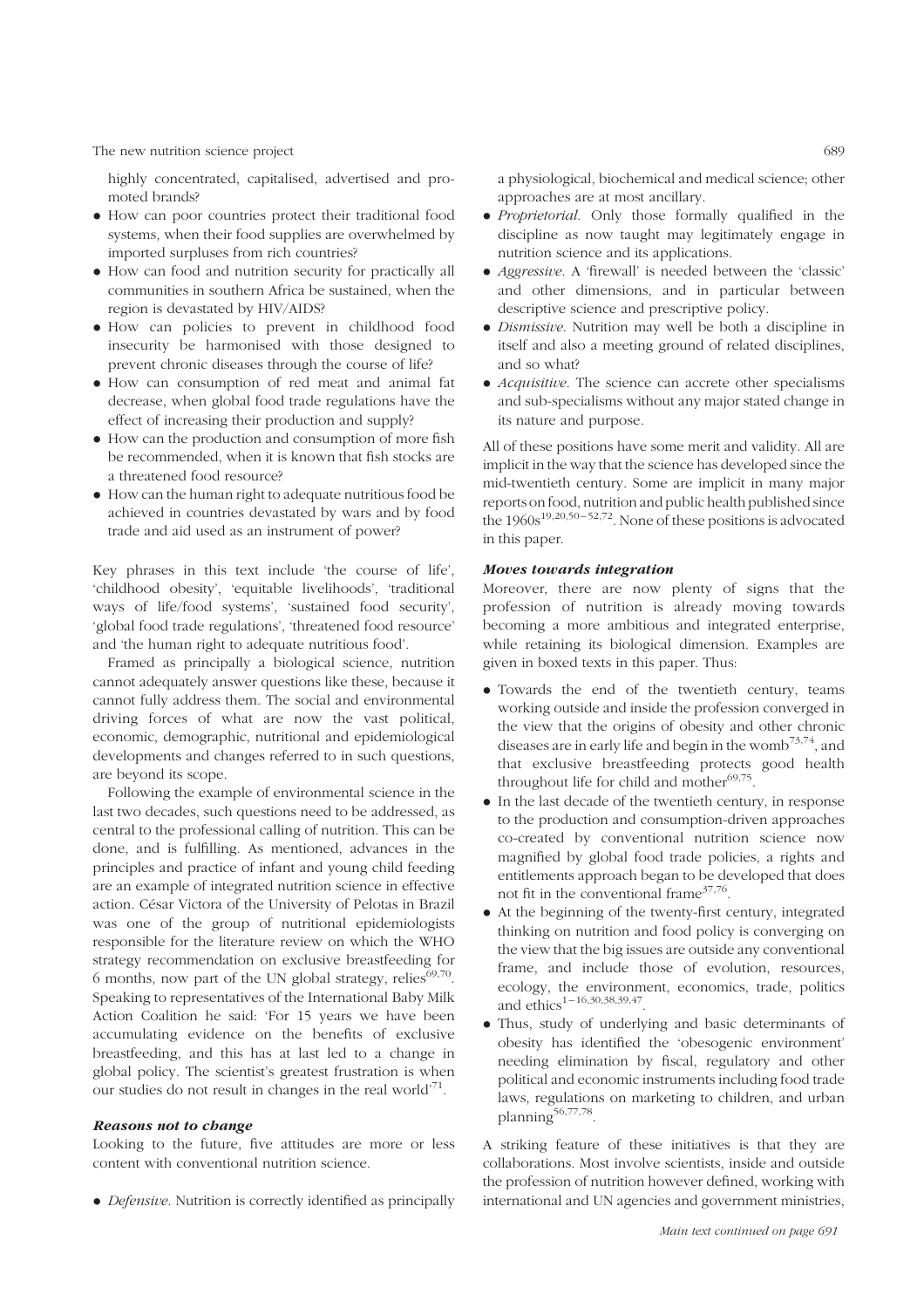# Box 8 – Integrated nutrition: the rights approach

The Giessen Declaration<sup>1</sup> states that the main principles of nutrition science should be ethical in nature, and 'be guided by the philosophies of co-responsibility and ... by the ... human rights approach'. This approach is already being taken by scientists working within the United Nations (UN) system and in national governments.

#### Human rights

The human right to adequate food and nutrition, an ethical principle with constitutional and legal implications, is in part derived from the Universal Declaration of Human Rights and similar UN statements, like that which 'reaffirms the right of everyone to have access to safe and nutritious food<sup>2</sup>. It is being developed in various fields of food and nutrition policy<sup>3,4</sup>. The approach perceives people less as objects, patients or consumers, more as subjects, agents and citizens.

The executive summary of the Commission on the Nutrition Challenges of the 21st Century begins: 'To live a life without malnutrition is a fundamental human right<sup>5</sup>. The human rights approach is also part of the UN global strategy on infant and young child feeding, which is 'based on respect, protection, facilitation and fulfilment of accepted human rights principles'<sup>6</sup>.

The human right to adequate food and nutrition was the theme of the 32nd annual session of the UN Standing Committee on Nutrition (SCN) held in 2005 in Brasília. Case studies from Bolivia, Mozambique, Angola and Brazil were presented, examining food and nutrition aspects of programmes using the human rights principle<sup>7</sup>.

A rights-based approach to food and nutrition within any country involves the making and changing of laws, regulations and codes, and requires collaboration among various ministries<sup>8</sup>. In Brazil, the rights dimension is being integrated into the national Fome Zero (Zero Hunger) programme, which includes government-supported mobilisation of civil society organisations through the Brazilian National Food and Nutrition Security Council (CONSEA)<sup>9</sup>.

# Co-responsibility

Another ethical principle affirmed in The Giessen Declaration is that of co-responsibility with other humans, which may also be with animals, the whole living world, and the physical world.

An example of co-responsibility in action is preference for plant-based diets, not just because these are more healthy, but because food systems mainly made up of plants use less resources, have a lesser impact on the environment, are more protective of rural livelihoods, and because on a global basis animal-based food systems are unlikely to be sustainable $^{10,11}$ .

The principle of co-responsibility may also involve belief in the rights of animals. Vegetarians and vegans eat no flesh, or no food of animal origin, usually not only for environmental reasons, but also because they believe that animals have rights violated by slaughter, or else perceive modern methods of industrial animal production as outrageous $12$ . As far as human health is concerned, consciousness of co-responsibility might affect the impact of nutrition on physical health. It is likely to have most relevance to the types of wellbeing and health that distinguish humans from animals.

The concept of co-responsibility makes nutrition a social science if the shared responsibility is with other humans; and an environmental science also, if the principle includes responsibility to the living and physical world.

- 1 The Giessen Declaration. Public Health Nutrition 2005;  $8(6A): 783 - 6.$
- 2 United Nations (UN) Economic and Social Council. The Right to Food. Commission on Human Rights Resolution E/CN.4/RES//10. Geneva: UN Commission for Human Rights, 2000.
- 3 Kent G. Freedom from Want. The Human Right to Adequate Food. Baltimore, MD: Georgetown University Press, 2005.
- 4 Eide W, Kracht U, ed. Adequate Food as a Human Right. Its Meaning and Application in Development. Antwerp: Intersentia, 2005.
- 5 Commission on the Nutrition Challenges of the 21st Century. Executive summary. In: Ending Malnutrition by 2020: An Agenda for Change in the Millennium. Food and Nutrition Bulletin 2000.  $31(3)$ : 3-88.
- 6 World Health Organization (WHO)/United Nations Children's Fund. Global Strategy for Infant and Young Child Feeding. Geneva: WHO, 2004.
- 7 Available at http://www.unsystem.scn/
- 8 Comitê de Segurança Alimentar Mundial. Diretrizes Voluntárias para a Direito à Alimentação. Brasília: Ministério das Relações Exteriores, 2004.
- Ministério da Saúde. Estudo de Caso Brasil. A integração das ações de alimentação e nutrição nos planos de desenvolvimento nacional para o alcance das metas do milênio no contexto do direito humano à alimentação adequada. Brasília: Ministério da Saúde, 2005.
- 10 McMichael AJ, Bambrick HJ. Meat consumption trends and health: casting a wider risk assessment net [Invited Editorial]. Public Health Nutrition 2005;  $8(4)$ : 341-3.
- 11 Leitzmann C. Wholesome nutrition: a suitable diet for the new nutrition science project. Public Health Nutrition 2005;  $8(6A)$ : 753-9.
- 12 Robbins J. Our food, our fellow creatures [Part II]. In: The Food Revolution. How your Diet can Help Save your Life and our World. Boston, MA: Cornari, 2001.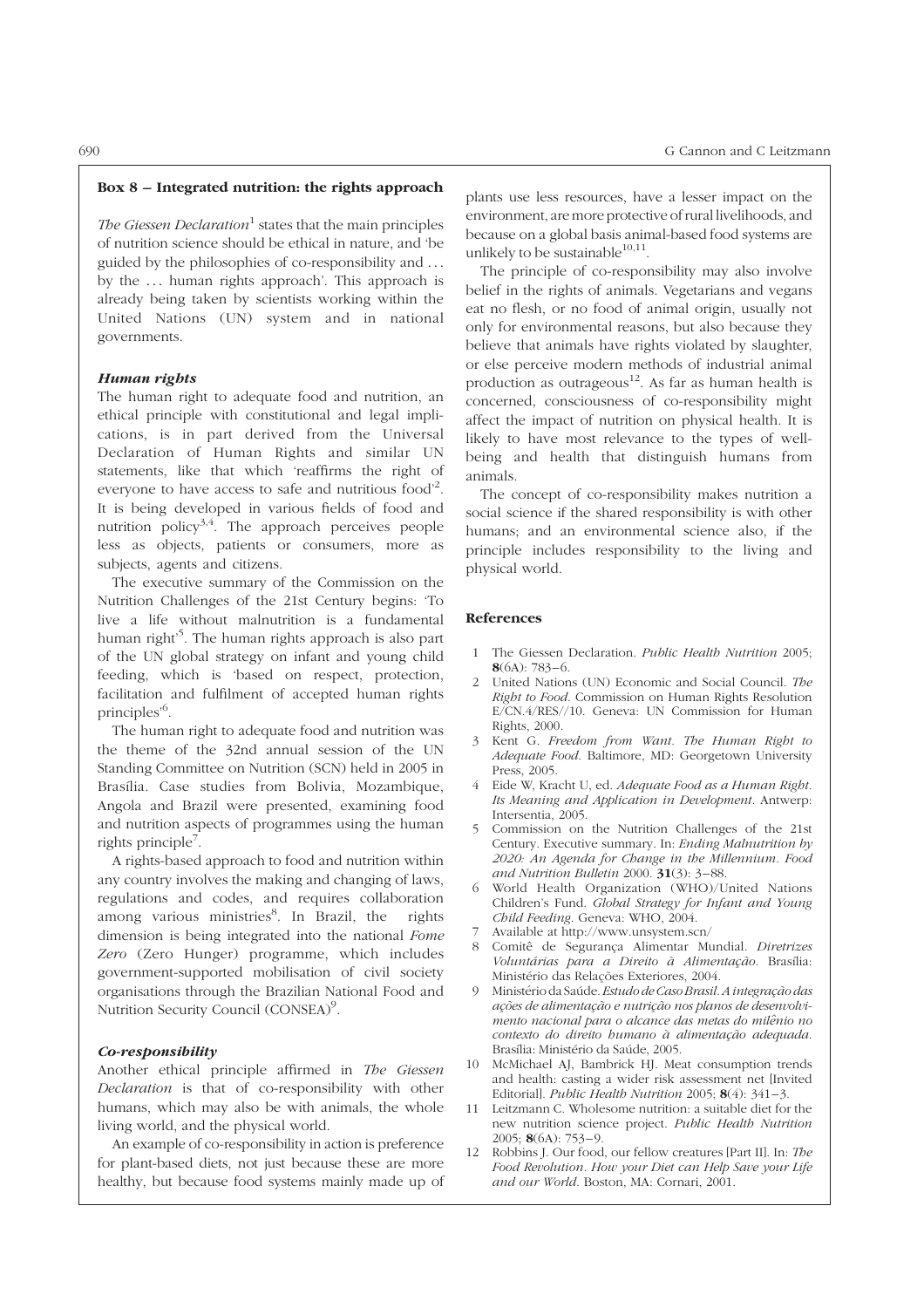with non-government organisations with academic, profession or civil society bases, and with constructive diplomatic relationships with industry, as for example is normal practice for scientific teams concerned with climate change.

In this process, civil society organisations are essen- $\text{tail}^{7,30}$ . The best of these have become increasingly radical, and their campaigns combine thorough scientific and situation analysis, formidable networking skills and impressive contacts in the media, as has been done in the environmental field by Greenpeace and Friends of the Earth.

What about the teaching of nutrition science? A current textbook envisions 'a second renaissance' of nutrition, and sees the original biological model being expanded 'to include the study of all other external environmental factors that determine what and how much food and nutrients are available on a global level. These studies are underpinned by social, behavioural, economic, agricultural and political sciences'79.

The International Congress on Nutrition, held every 4 years under the aegis of the International Union of Nutritional Sciences (IUNS), is designed to present the latest thinking in nutrition science. The themes of the plenary presentations for the 18th Congress in Durban, South Africa, in September  $2005^{80}$ , suggest a science on the move. Six of its themes might fit into the current physiological, biochemical and medical frame of nutrition as a biological science. These are: responding to the HIV/ AIDS pandemic with evidence-based nutrition interventions; global strategies to prevent non-communicable diseases; evidence-based nutrition; nutrigenomics; assessment of scientific support for food claims; and polyphenols and health.

The other five presentations are outside a biological frame. These (as well as The New Nutrition Science project) are on poverty and food and nutrition security; econutrition; the nutrition of children as investment in human capital; and nutrition in transition.

Looking forward, Ricardo Uauy, IUNS president 2005– 2009, in his draft vision and mission for the IUNS and the world's nutrition science community<sup>14</sup>, states: 'The challenge... for this century and immediately, for the remaining years of this first decade, is to integrate biological, social and environmental dimensions... This implies an overall ethical framework, awareness of evolution and history, and application of broad principles including those of human rights and the sustained protection of human, living and physical resources. In turn, this requires that our profession becomes more aware of and sensitive to global social and environmental changes and their impact on the nutrition and health of humankind'.

What is to come is a conceptual framework: the general theory of the science of nutrition designed to meet the opportunities and challenges of the twenty-first century and to act effectively in helping to make a better world. The creation of such a philosophy is the purpose of The New Nutrition Science project, within which this and associated papers are a beginning.

## Conclusion

Features, papers, reports and books about nutrition and health are being published every day. Those concerned only with advising individuals what to eat may simply summarise current recommendations, select corresponding foods from tables of chemical composition, and add some recipes. But these days, most serious professional advice, and indeed much journalism, considers not just the physical health of single or aggregated individuals, but also issues such as sustainability and equity.

# Being connected

This is not because writers and readers have suddenly become virtuous. One effect of the electronic revolution is that it is easy to make connections that previously were obscure. We are all able to be ecologists now. Adolescents anywhere in the world with access to television and the Internet can work out for themselves that the sons of farmers driven off the land often become destitute, desperate and dangerous. Anybody can see that the human population is getting fat, just by walking down the street, and can see why, by taking a look at what is on offer in the shops and on television and the Internet. Perhaps most people are unconscious, but it is always the conscious minority who create transformations. And as soon as equity and sustainability are part of the equation, nutrition is bound to include the social and environmental dimensions.

The big issues that press on us now, as citizens and professionals, are mostly not secrets. They are apparent to everybody who watches television and reads newspapers. They are high on the policy agenda of powerful governments and UN and other international agencies, despite some attempts to remain oblivious. Many are part of one great issue. The necessary shift in thought and action is from exploitation, production and consumption, to preservation, conservation and sustenance. This is not a matter of choice. We are overdrawing the planet's resources. The only argument is by how much. Now we have to invest.

Nutrition science is already working in social and environmental dimensions as well as in the conventional biological dimension. This progressive work needs integration into a new conceptual framework. The science as a whole now needs new principles to govern and guide its theory and practice, and a new definition, as well as wider dimensions and domains. These will transform the structure and scope of textbooks, curricula, reports, conferences and other academic frames. They will also enable application of the science to efficient and effective food and nutrition policies and programmes in all settings,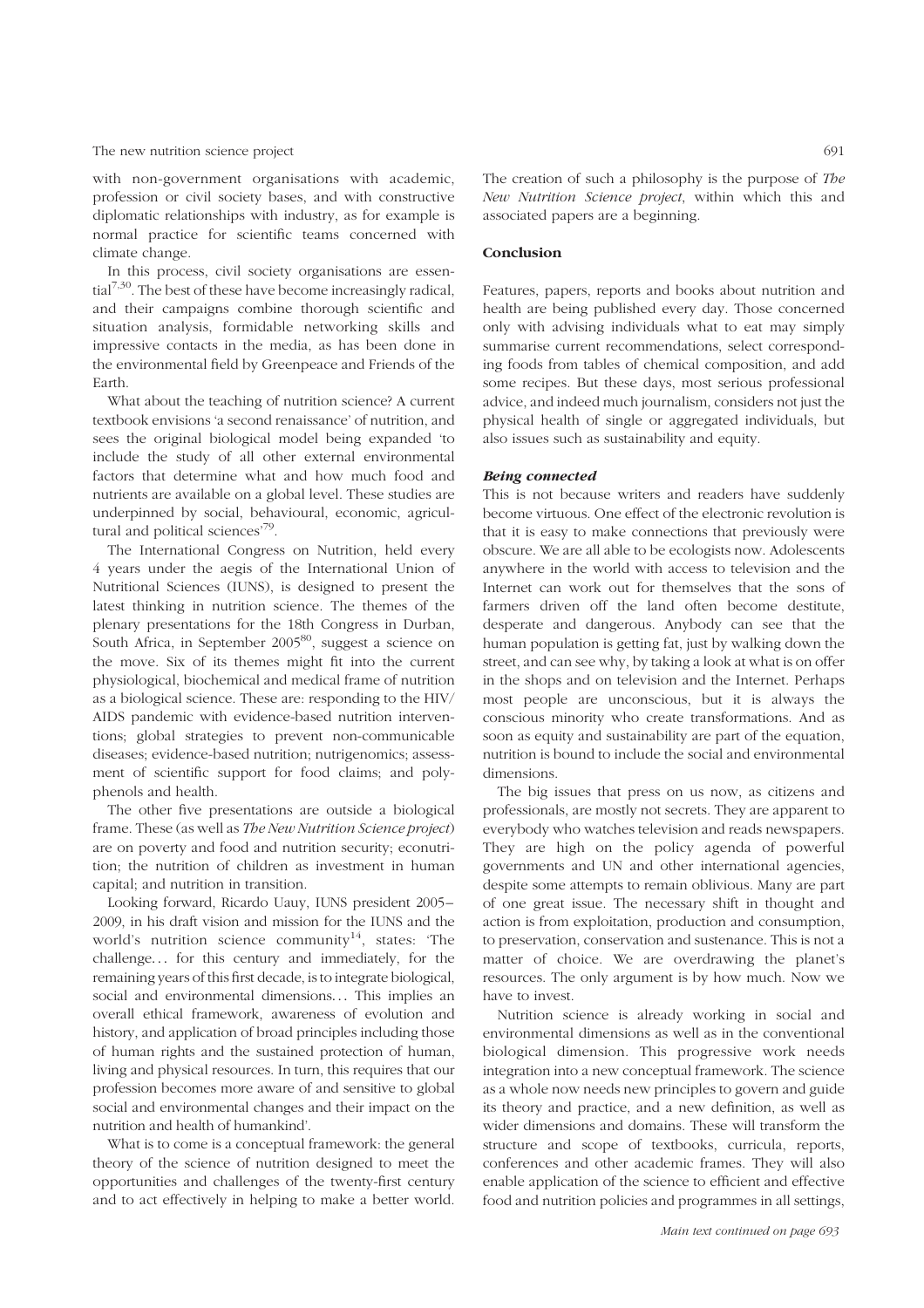# Box 9 – Tools for transformation: the systems approach

The Giessen Declaration<sup>1</sup> states: 'Those now concerned with the future of the world at all levels, from local to global, generally agree that their overriding shared priority is to protect human, living and physical resources all together, in order to enablethe long-term sustenance of life on Earth and the happiness of humankind. Nutrition science is one vital means to this end'. But how? This complex task can be accomplished, but not step by step: only all together, by use of systems methods.

# Not the parts but the whole

Systems methods (and also field and complexity theories and practices) are tools for developments of the type proposed by The New Nutrition Science project. They examine big pictures as a whole: '[T]he totality of co-existing facts that are conceived of as mutually independent'<sup>2</sup> .

Key phrases in systems theories are: 'The whole is greater the sum of the parts' and: 'Everything is connected'. They study the principles inherent in complex and related structures in time and space. In the early twentieth century they sprang out of quantum physics, were adopted in the branch of psychology known as Gestalt, the German word for 'figure' or 'whole form'<sup>3</sup>, and were then developed in and for other sciences<sup>4</sup>.

Systems methods are not well expressed by words on paper because language (at least, alphabetic language) is linear, and systems, like stories, pictures and music, have more than two dimensions<sup>5</sup>. Practitioners rely more on interactive working groups and computer networking. Systems theories and methods were developed by biological, social and computer scientists<sup>6,7</sup> and then by the creators of the electronic revolution<sup>8,9</sup>. Practitioners say they model the human brain and all living systems, and that feedback spirals between computer systems and their networked users enable humans to fulfil their potential.

Applied to government, industry and other organisations, systems methods are used as tools to identify the nature of organisations and to work with and manage change. One of their applications are 'vision' and 'mission' statements, types of definition designed to determine the dimensions and principles of organisations and identify their purposes, and thus to create, channel and drive energy. Many governments and corporation leaders are now trained by systems practitioners, some of whom are influenced by the fusion of Eastern and Western thinking in the Californian crucible of the 'human potential movement'.

The biological sciences have in general become increasingly reductionist in their approach; that is, more and more concerned with description and analysis of static, separate, minute parts of organisms removed from space and time, in conditions designed to approximate to those of a laboratory. Like any ecological concept, the practice of systems theory is subversive of such techniques. It implies for example that the recombination of genetic sequences, an enterprise based on a linear concept, must by the spiral nature of gene systems be inherently unpredictable and therefore dangerous.

#### The need for dynamic principles

The way forward for nutrition indicated by systems thinking is first by means of agreeing its principles, definition, dimensions and domains. This work is best done by interdisciplinary teams, addressing big questions and issues, such as 'how can human food systems and nutritional health be reconciled with the sustenance of the living and physical world throughout the twentyfirst century?' Progress is then made by a spiral process of planning, action, evaluation, then revised plan, action, evaluation... and so on<sup>10,11</sup>.

Thus, the spiral symbol used for The New Nutrition Science project. As the medieval mathematician Leonardo of Pisa, known as Fibonacci, suggested $^{12}$ , and as proposed by current systems analysts: 'A spiral vortex best depicts the emergence of human systems as they evolve through levels of increasing complexity'13.

- 1 The Giessen Declaration. Public Health Nutrition 2005;  $8(6A): 783 - 6.$
- 2 Lewin K. In: Cartwright D, ed. Field Theory in Social Science: Selected Theoretical Papers. New York: Harper and Row, 1951.
- 3 Koffka K. Principles of Gestalt Psychology. London: Routledge and Kegan Paul, 1935.
- 4 Von Bertalanffy L. General Systems Theory: Foundations, Development, Applications. New York: Brazillier, 1976.
- 5 Shlain L. Alphabet Versus the Goddess. The Conflict Between Word and Image. New York: Viking, 1998.
- 6 Wiener N. Cybernetics. New York: John Wiley, 1948.
- 7 Cherry C. On Human Communication. New York: John Wiley, 1957.
- 8 Brand S. The Media Lab. Inventing the Future at MIT. London: Penguin, 1988.
- 9 Negroponte N. Being Digital. London: Coronet, 1995.
- 10 Lewin K. In: Lewin G, ed. Resolving Social Conflicts. Selected Papers on Group Dynamics. New York: Harper and Row, 1948.
- 11 Available at http://www.santafe.edu/
- 12 Jones J. As easy as 1,1,2,3... The Guardian, 12 May 2005.
- 13 Beck D, Cooke C. Spiral Dynamics. Oxford: Blackwell, 1996.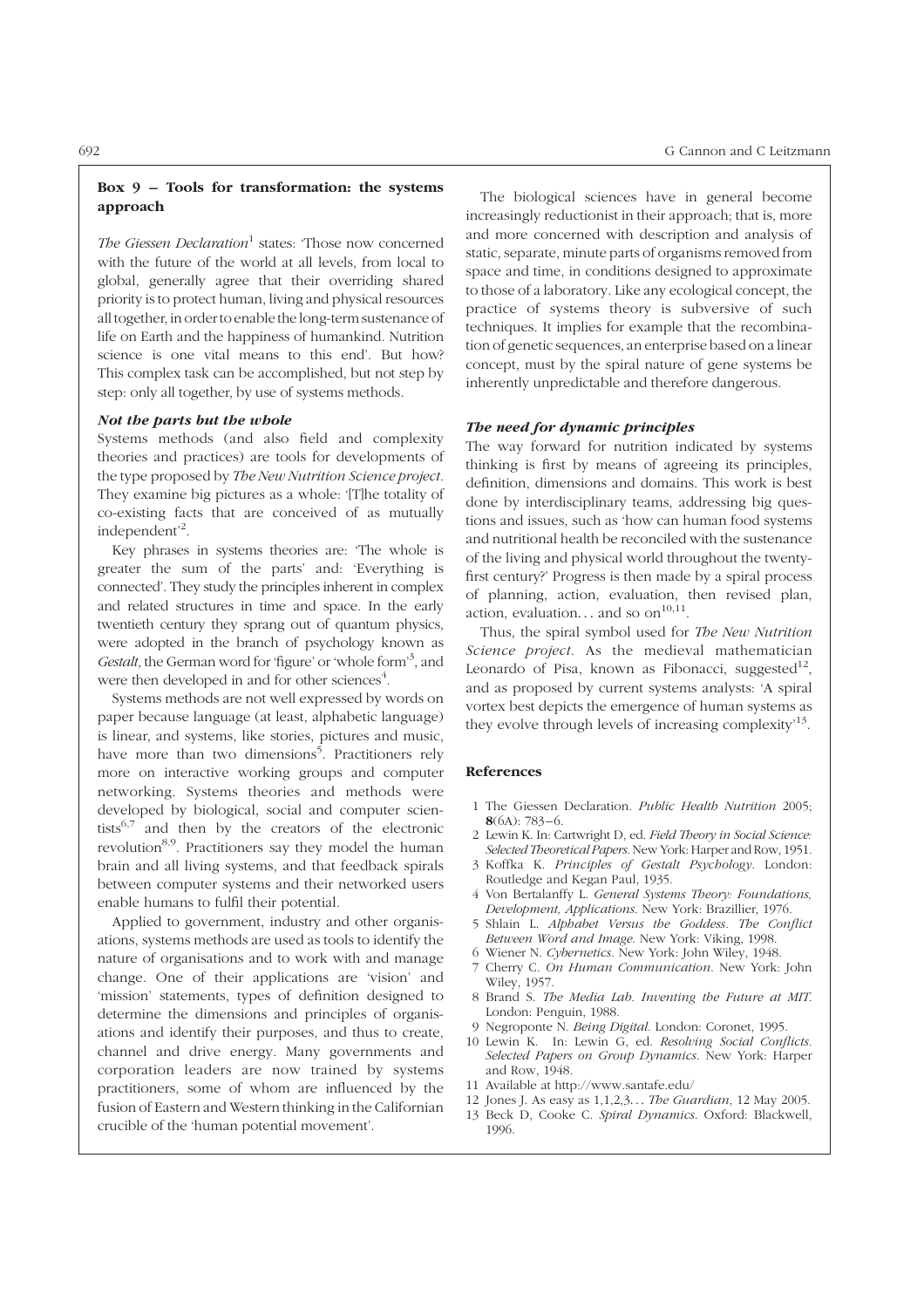local to global, with the general purpose of making the world a better place for the foreseeable future.

# The time has come

What will our successors at the beginning of the twentysecond century, very well aware of how precious and threatened are the planet's resources, think of nutrition science and scientists of previous generations? If it seemed to them that at the beginning of the twenty-first century the profession became increasingly more remote from public affairs and generally less able to make any difference for the better in the world, they surely would be perplexed. Whereas if history taught them that in the first decade of this century, just before it would have been too late, nutrition professionals reformulated their science, gave it new relevance and impetus, and played a leading part in effective protection and preservation of personal, population and planetary health for present and future generations, they surely would feel that we had done our best and had done well.

# Declaration

The authors developed the conceptual framework of this paper jointly. The text is also the result of iterations between the authors and other authors of papers published in this issue of Public Health Nutrition, referenced below, and also reflects discussions and findings of the Giessen workshop whose conclusions are stated in The Giessen Declaration. Thanks are also due to Catherine Geissler and Boyd Swinburn. Initial drafts were prepared by Geoffrey Cannon; subsequent drafts were worked on by Claus Leitzmann and Geoffrey Cannon. Thanks are given to those who have influenced the thinking of this paper, and associated papers written by the authors, in the general introductions preceding this paper.

- 1 Wahlqvist M. Inauguration. Public Health Nutrition 2005;  $8(6A): 667 - 8.$
- Beauman C, Cannon G, Elmadfa I, et al. Principles, definition and dimensions of the new nutrition science. Public Health Nutrition 2005; 8(6A): 695-8.
- 3 Cannon G. The rise and fall of dietetics and of nutrition science 4000 BCE-2000 CE. Public Health Nutrition 2005;  $8(6A) \cdot 701 - 5$
- 4 McMichael AJ. Integrating nutrition with ecology: balancing the health of humans and biosphere. Public Health Nutrition 2005; **8** $(6A)$ : 706-15.
- 5 Tudge C. Feeding people is easy: but we have to re-think the world from first principles. Public Health Nutrition 2005;  $8(6A): 716 - 23.$
- 6 Popkin BM. Using research on the obesity pandemic as a guide to a unified vision of nutrition. Public Health Nutrition 2005; 8(6A): 724 – 9.
- Lang T. Food control or food democracy? Re-engaging nutrition with society and the environment. Public Health Nutrition 2005; 8(6A): 730-7.
- 8 Meyer-Abich KM. Human health in nature towards a holistic philosophy of nutrition. Public Health Nutrition 2005; 8(6A): 738 – 42.
- Beaudry M, Delisle H. Public('s) nutrition. Public Health Nutrition 2005; 8(6A): 743-8.
- 10 Pettoello-Mantovani M. The social and environmental dimensions of nutrition science. Public Health Nutrition 2005; 8(6A): 749-52.
- 11 Leitzmann C. Wholesome nutrition: a suitable diet for the new nutrition science project. Public Health Nutrition 2005;  $8(6A): 753 - 9.$
- 12 Vorster HH, Margetts BM, Venter CS, Wissing MP. Integrated nutrition science: from theory to practice in South Africa. Public Health Nutrition 2005;  $8(6A)$ : 760-5.
- 13 Wahlqvist ML. The new nutrition science: sustainability and development. Public Health Nutrition 2005; 8(6A): 766-72.
- 14 Uauy R. Defining and addressing the nutritional needs of populations. *Public Health Nutrition* 2005; 8(6A): 773-80.
- 15 The Giessen Declaration. Public Health Nutrition 2005;  $8(6A): 783 - 6.$
- 16 Leitzmann C, Cannon G. Dimensions, domains and principles of the new nutrition science. Public Health Nutrition 2005; 8(6A): 787 – 94.
- 17 Dubos R. Effects of disease on populations and on civilization [Chapter VII]. In: Mirage of Health. London: Allen and Unwin, 1960.
- 18 McKeown T. Determinants of health [Part Two]. In: The Role of Medicine. Dream, Mirage or Nemesis?. Oxford: Blackwell, 1979.
- 19 Food and Agriculture Organization of the United Nations (FAO)/World Health Organization. World Declaration and Plan of Action. International Conference on Nutrition. Rome: FAO, 1992.
- 20 James WPT, Smitasiri S, Ul Haq M, Tagwiryi J, Norum K, Uauy R, et al. Commission on the Nutrition Challenges of the 21st Century. Ending Malnutrition by 2020: An Agenda for Change in the Millennium. Food and Nutrition Bulletin 2000; **21**(3):  $1-88$ .
- 21 Gibney M. Preface. In: Gibney M, Vorster H, Kok F, eds. Introduction to Human Nutrition. Oxford: Blackwell, 2002.
- 22 Brock W. Justus von Liebig. The Chemical Gatekeeper. Cambridge: University Press, 1997.
- 23 Shetty P. Nutritional metabolism and malnutrition: a festschrift for John Conrad Waterlow [Chapter 1]. In: Shetty P, ed. Nutritional Metabolism and Malnutrition. London: Smith-Gordon, 2000.
- 24 Heilenz S. The Liebig-Museum in Giessen. Giessen: Verlag der Ferber'schen Universitäts-Buchhandlung, 1996.
- 25 McCollum E. The end of an era: new horizons [Chapter 28]. In: A History of Nutrition. The Sequence of Ideas in Nutrition Investigations. Boston, MA: Houghton Mifflin, 1957.
- 26 Medical Research Council (MRC). The Chemical Composition of Foods. MRC Special Report Series No. 235. London: HMSO, 1940.
- 27 Food Standards Agency. McCance and Widdowson's The Composition of Foods, 6th summary ed. Cambridge: Royal Society of Chemistry, 2002.
- 28 Roberts J. History speeds up [Chapter 9]. In: The Triumph of the West. London: BBC, 1985.
- 29 Rivers J. The profession of nutrition an historical perspective. Proceedings of the Nutrition Society 1979; 35:  $225 - 32$ .
- 30 Cannon G. The Fate of Nations. Food and Nutrition Policy in the New World. London: Caroline Walker Trust, 2003. Also available from the author at geoffreycannon@aol.com.
- Bacon F. [The second book]. In: The Advancement of Science. London: Macmillan, 1900 [first published 1605].
- 32 Popper K. A survey of some fundamental problems [Part 1, Chapter 1]. In: The Logic of Scientific Discovery. London: Allen and Unwin, 1955 [first published in German, 1934].